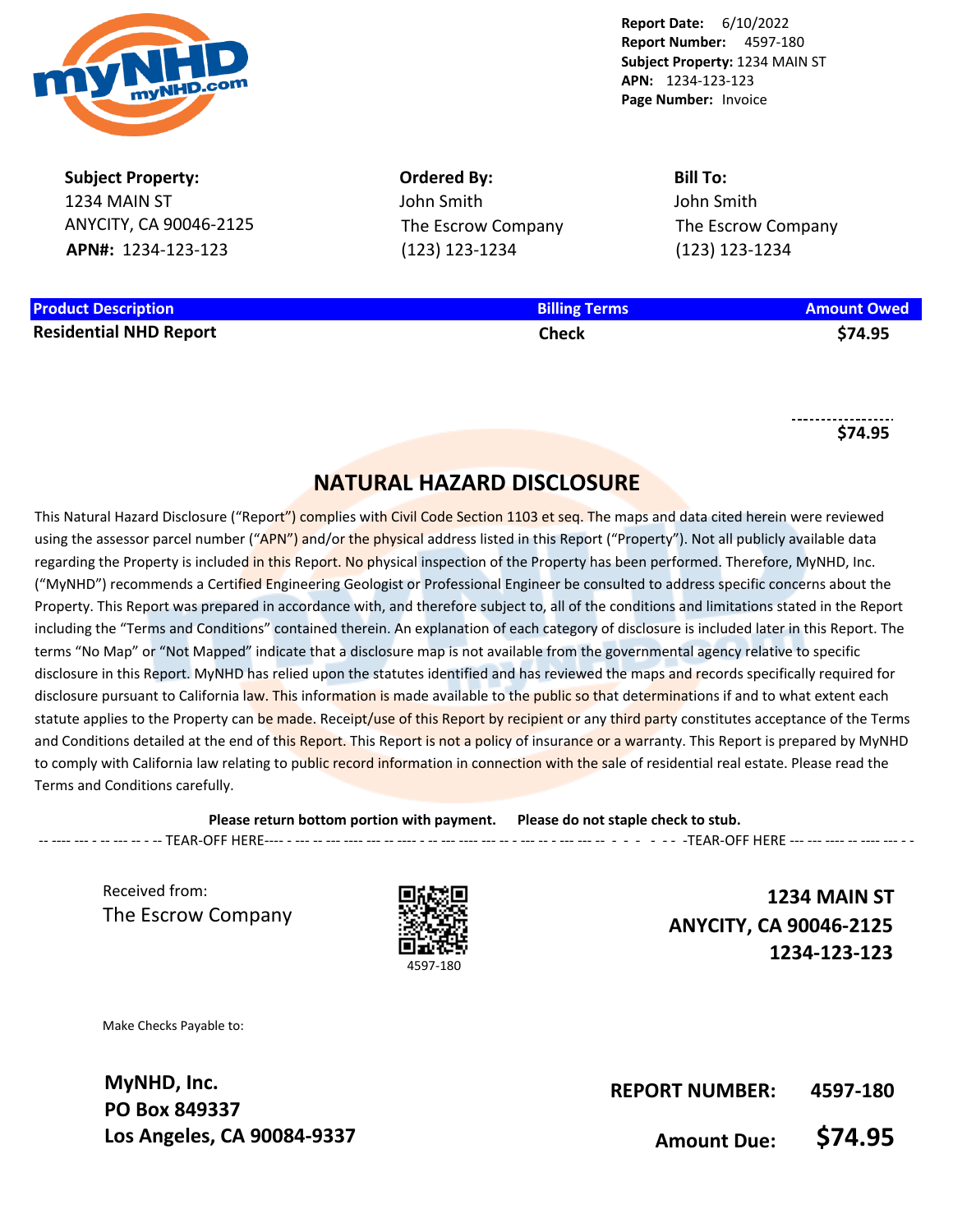

# **AB 38 NOTICE - WHAT YOU NEED TO DO NEXT**

This property is located IN either a State and/or Local **High or Very High Fire Hazard Zone** and may qualify for AB 38 Disclosures. Please consult the Summary Page of this report (page 2), which indicates the specific fire zones. If the home was built prior to January 1st, 2010 it qualifies for C.A.R. Form FHDS. The property also may require a Defensible Space Inspection and certificate.

> To request a Defensible Space Inspection from Cal Fire visit: <https://survey123.arcgis.com/share/e659f03a6e8447af8663e42cf48f60fd>



## For more information on Defensible Space visit: <https://www.fire.ca.gov/dspace>

| <b>ADDRESS</b>             | CITY           | ZIP   | <b>TELEPHONE</b> |
|----------------------------|----------------|-------|------------------|
| 7643 W. SANTA MONICA BLVD. | WEST HOLLYWOOD | 90046 | 323-654-5445     |
| 846 N. SAN VINCENTE BLVD.  | WEST HOLLYWOOD | 90069 | 310-358-3430     |
|                            |                |       |                  |

**Note: "Not all Defensible Space Inspections are performed by Cal Fire. After requesting an inspection from Cal Fire where the inspection is out of Cal Fire's jurisdiction, you can contact your local fire department above to request your inspection."**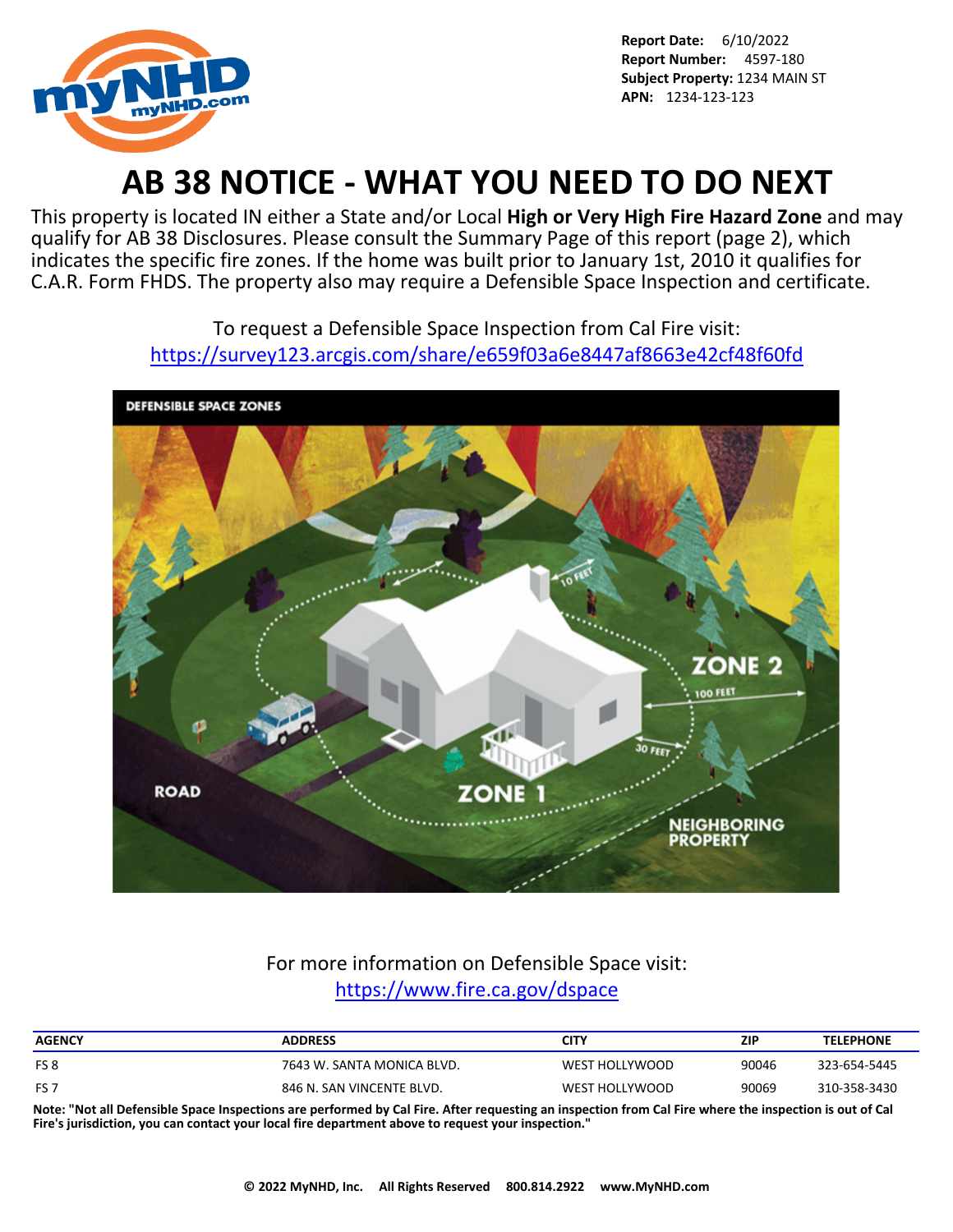

### **NATURAL HAZARD DISCLOSURE STATEMENT**

**NOTICE: This acknowledgement page does not represent the entire natural hazard disclosure report issued by MyNHD. Buyer acknowledges receipt of the entire NHD report and agrees to be bound by the terms and conditions thereof.**

#### APN: 1234-123-123 ADDRESS: 1234 MAIN ST ANYCITY, CA 90046-2125

The transferor and his or her agent(s) or a third-party consultant disclose the following information with the knowledge that even though this is not a warranty, prospective transferees may rely on this information in deciding whether and on what terms to purchase the subject property. Transferor hereby authorizes any agent(s) representing any principal(s) in this action to provide a copy of this statement to any person or entity in connection with any actual or anticipated sale of the property.

The following are representations made by the transferor and his or her agent(s) based on their knowledge and maps drawn by the state and federal governments. This information is a disclosure and is not intended to be part of any contract between the transferee and transferor.

#### **THIS REAL PROPERTY LIES WITHIN THE FOLLOWING HAZARDOUS AREA(S):**

**A SPECIAL FLOOD HAZARD AREA** (Any type Zone "A" or "V")designated by the Federal Emergency Management Agency.

Yes X No 2011 Information is not available from local jurisdiction

**AN AREA OF POTENTIAL FLOODING** shown on a dam failure inundation map pursuant to Section 8589.5 of the Government Code.

Yes X No 2011 Information is not available from local jurisdiction

**A VERY HIGH FIRE HAZARD SEVERITY ZONE** pursuant to Section 51178 or 51179 of the Government Code. The owner of this property is subject to the maintenance requirements of Section 51182 of the Government Code.

\_X\_ Yes \_\_\_ No

**A WILDLAND AREA THAT MAY CONTAIN SUBSTANTIAL FOREST FIRE RISKS AND HAZARDS** pursuant to Section 4125 of the Public Resources Code. The owner of this property is subject to the maintenance requirements of Section 4291 of the Public Resources Code. Additionally, it is not the state's responsibility to provide fire protection services to any building or structure located within the wildlands unless the Department of Forestry and Fire Protection has entered into a cooperative agreement with a Local agency for those purposes pursuant to Section 4142 of the Public Resources Code.

```
___ Yes ______<u>_X</u>__ No
```
**AN EARTHQUAKE FAULT ZONE** pursuant to Section 2622 of the Public Resources Code.

\_X\_ Yes \_\_\_ No

**A SEISMIC HAZARD ZONE** pursuant to Section 2696 of the Public Resources Code.

X Yes (Landslide Zone) \_\_\_ No \_\_\_\_ Map is not yet released by state

 $\underline{X}$  Yes (Liquefaction Zone) \_\_\_ No \_\_\_\_ Map is not yet released by state

**THESE HAZARDS MAY LIMIT YOUR ABILITY TO DEVELOP THE REAL PROPERTY TO OBTAIN INSURANCE, OR TO RECEIVE ASSISTANCE AFTER A DISASTER. THE MAPS ON WHICH THESE DISCLOSURES ARE BASED ESTIMATE WHERE NATURAL HAZARDS EXIST. THEY ARE NOT DEFINITIVE INDICATORS OF WHETHER OR NOT A PROPERTY WILL BE AFFECTED BY A NATURAL DISASTER. TRANSFEREE(S) AND TRANSFEROR(S) MAY WISH TO OBTAIN PROFESSIONAL ADVICE REGARDING THOSE HAZARDS AND OTHER HAZARDS THAT MAY AFFECT THE PROPERTY.**

| Signature of Seller(s) | Date | Signature of Seller(s) | Date |
|------------------------|------|------------------------|------|
| Signature of Agent(s)  | Date | Signature of Agent(s)  | Date |

#### **Check only one of the following:**

- Transferor(s) (Seller(s) and their agent(s) represent that the information herein is true and correct to the best of their knowledge as of the date signed by the transferor(s) and agent(s).
- X Transferor(s) (Seller(s) and their agent(s) acknowledge that they have exercised good faith in the selection of a third-party report provider as required in Civil Code Section 1103.7, and that the representations made in this Natural Hazard Disclosure Statement are based upon information provided by the independent third-party disclosure provider as a substituted disclosure pursuant to Civil Code Section 1103.4. Neither transferor(s) nor their agent(s) (1) has independently verified the information

contained in this statement and report or (2) is personally aware of any errors or inaccuracies in the information contained on the statement.

Transferee (Buyer) represents that he or she has read and understands this document. Pursuant to Civil Code Section 1103.8, the representations made in this Natural Hazard Disclosure Statement do not constitute all of the transferor's or agent's disclosure obligations in this transaction.

This statement was prepared by the following provider: **Third-Party Disclosure Provider(s) MyNHD, Inc. Date 6/10/2022**

There are other statutory disclosures, determinations and legal information in the Report. Refer to Report for these additional disclosures, determinations and legal information. With their signature below, Transferee(s) also acknowledge(s) they have received, read, and understand this document and the additional disclosures, determinations and legal information provided in this Report, in the AB 38 Advisory and information, in the tax disclosures (Mello-Roos and Special Assessments), in the Environmental Report (if ordered), and in the required notices and booklets/information regarding Environmental Hazards, Earthquake Safety, Home Energy Rating System, Lead-Based Paint and Mold, which booklets/information are available at [https://www.MyNHD.com/booklets/combined\\_booklets\\_engl.pdf.](https://www.MyNHD.com/booklets/combined_booklets_engl.pdf)

| $\sim$ $\sim$<br>Signature<br>nt Ruveris<br><b>BUVELLS</b><br>$\cdot$ | Date | Signature of Buver(s) | Dati |
|-----------------------------------------------------------------------|------|-----------------------|------|
|-----------------------------------------------------------------------|------|-----------------------|------|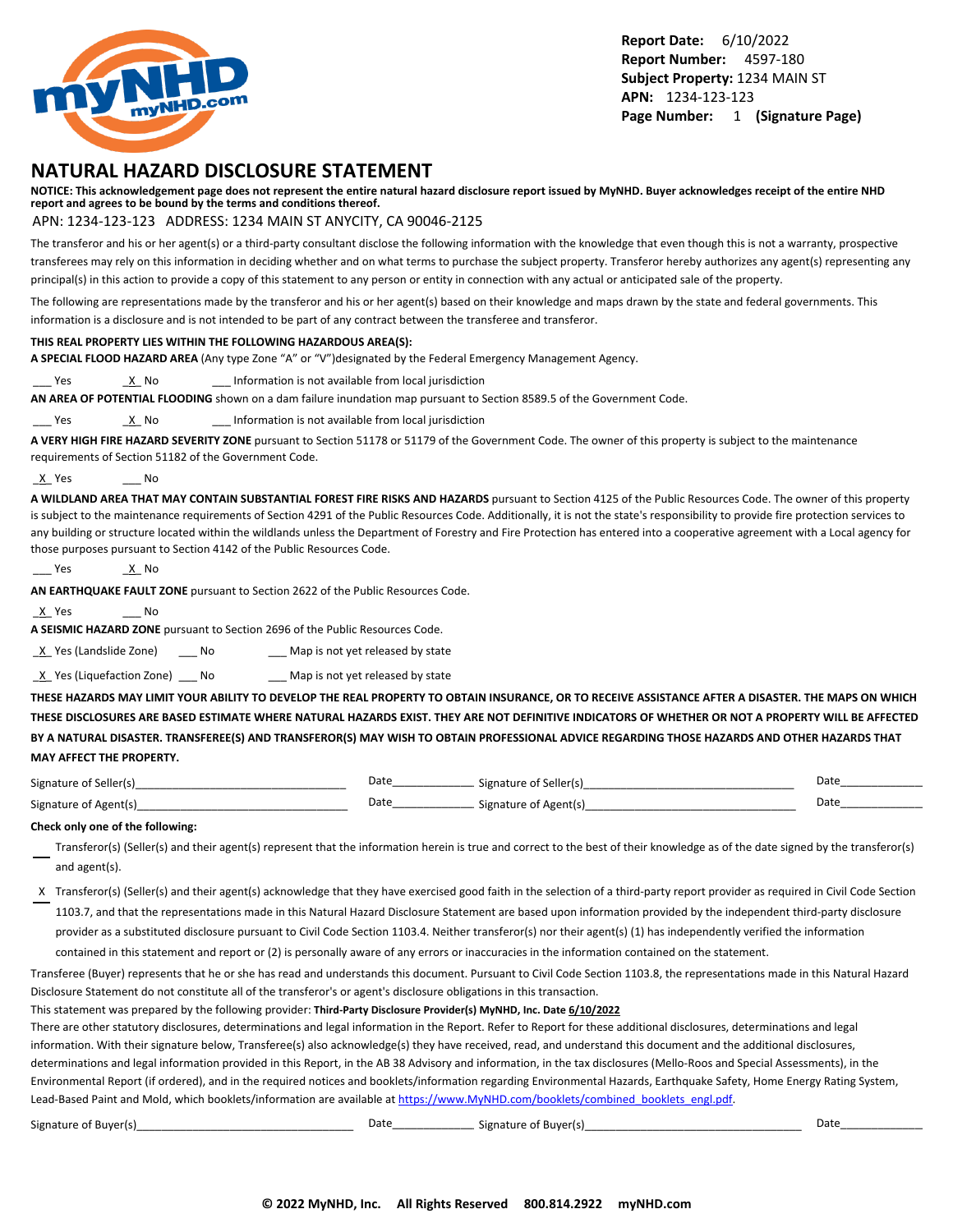



### **NATURAL HAZARD DISCLOSURE REPORT SUMMARY**

**Subject Property:** 1234 MAIN ST ANYCITY, CA 90046-2125

**APN:** 1234-123-123

| This property is located in/within:                                                                        | Yes                       | <b>No</b>               |                  | <b>Details:</b>    |
|------------------------------------------------------------------------------------------------------------|---------------------------|-------------------------|------------------|--------------------|
| A Special Flood Hazard Area                                                                                |                           | $\mathsf X$             |                  | Page 3             |
| An Area of Potential Flooding Due to Dam Inundation                                                        |                           | $\overline{X}$          |                  | Page 3             |
| A Very High Fire Hazard Severity Zone (AB 38)                                                              | $\overline{X}$            |                         |                  | Page 3             |
| A State of California Fire Responsibility Area (SRA)                                                       |                           | $\overline{\mathsf{x}}$ |                  | Page 3             |
| A High/Very High Fire Hazard Zone in the SRA                                                               |                           | $\overline{\mathbf{x}}$ |                  | Page 3             |
| An Earthquake Fault Zone                                                                                   | $\pmb{\chi}$              |                         |                  | Page 3             |
| A Landslide Seismic Hazard Zone                                                                            | $\overline{\overline{x}}$ |                         |                  | Page 4             |
| A Liquefaction Seismic Hazard Zone                                                                         | $\overline{\mathsf{x}}$   |                         |                  | Page 4             |
| 1 Mile of a Former Military Ordnance Site                                                                  |                           | $\overline{\mathbf{X}}$ |                  | Page 4             |
| 1 Mile of a Commercial/Industrial Use Zone                                                                 |                           | $\overline{\mathsf{x}}$ |                  | Page 4             |
| 2 Miles of FAA Approved Landing Facility                                                                   | $\overline{\mathsf{x}}$   |                         |                  | Page 4             |
| An Airport Influence Area                                                                                  |                           | $\overline{\mathsf{x}}$ |                  | Page 4             |
| <b>Tsunami Inundation Hazard</b>                                                                           |                           | $\overline{\mathsf{x}}$ |                  | Page 4             |
| Right to Farm/Important Farmland                                                                           |                           | $\overline{\mathsf{X}}$ |                  | Page 5             |
| A Naturally Occurring Asbestos Area                                                                        |                           | $\overline{\mathsf{x}}$ |                  | Page 5             |
| <b>Critical Habitats</b>                                                                                   |                           | $\overline{\mathsf{x}}$ |                  | Page 5             |
| 1 Mile of a Mining Operation                                                                               |                           | $\overline{\mathsf{x}}$ |                  | Page 5             |
| Sustainable Groundwater Management Act                                                                     |                           | $\overline{\mathsf{x}}$ |                  | Page 5             |
| A Petrochemical Complex Area                                                                               |                           | $\pmb{\chi}$            |                  | Page 6             |
| A Methane Gas Zone                                                                                         |                           | $\overline{\mathsf{x}}$ |                  | Page 6             |
| Gas and Hazardous Liquid Transmission Pipelines                                                            | Included                  |                         |                  | Page 6             |
| City/County Hazard Disclosures                                                                             | $\overline{\mathsf{x}}$   |                         | Fire, Earthquake | Page 7, 8          |
| Supplemental Fire Hazard Severity Zone (AB 38)                                                             | $\pmb{\times}$            |                         | Very High        | Page 7, 8          |
| A Mello-Roos Community Facility District                                                                   | $\pmb{\times}$            |                         |                  | Page 9             |
| A Special Tax Assessment District                                                                          | $\overline{X}$            |                         |                  | Page 10            |
| Property Tax Breakdown/Tax Calculator                                                                      | Included                  |                         |                  | Page 11, 12        |
| Notice of Supplemental Property Tax Bill/Transfer Tax Disclosure                                           | Included                  |                         |                  | Page 13            |
| Notice of Database Disclosure/Duct Sealing Requirements                                                    | Included                  |                         |                  | <b>Page 15</b>     |
| <b>Contaminated Water Advisory</b>                                                                         |                           | Included                |                  | Page 15            |
| Notice of Energy Efficiency Standards/Tax Credit Advisory                                                  |                           | Included                |                  | Page 16            |
| Notice of Williamson Act                                                                                   | Included                  |                         |                  | Page 16            |
| Mold Addendum/Notice of Methamphetamine Contamination<br>Notice of Abandoned Water Wells and Oil/Gas Wells | Included                  | Included                |                  | Page 17            |
| Notice of Naturally Occurring Asbestos / Radon Gas Advisory                                                |                           | Included                |                  | Page 17<br>Page 18 |
| Notice of Abandoned Mines/Wood-Burning Heater Advisory                                                     | Included                  |                         |                  | Page 18            |
| Notice of Terms and Conditions                                                                             | Included                  |                         |                  | Page 19            |
|                                                                                                            |                           |                         |                  |                    |

**This Report Summary merely summarizes the research results contained in this full MyNHD Report, and does not, in any way, reduce or eliminate the need to read the Report in its entirety. Please verify the street address and APN for accuracy.**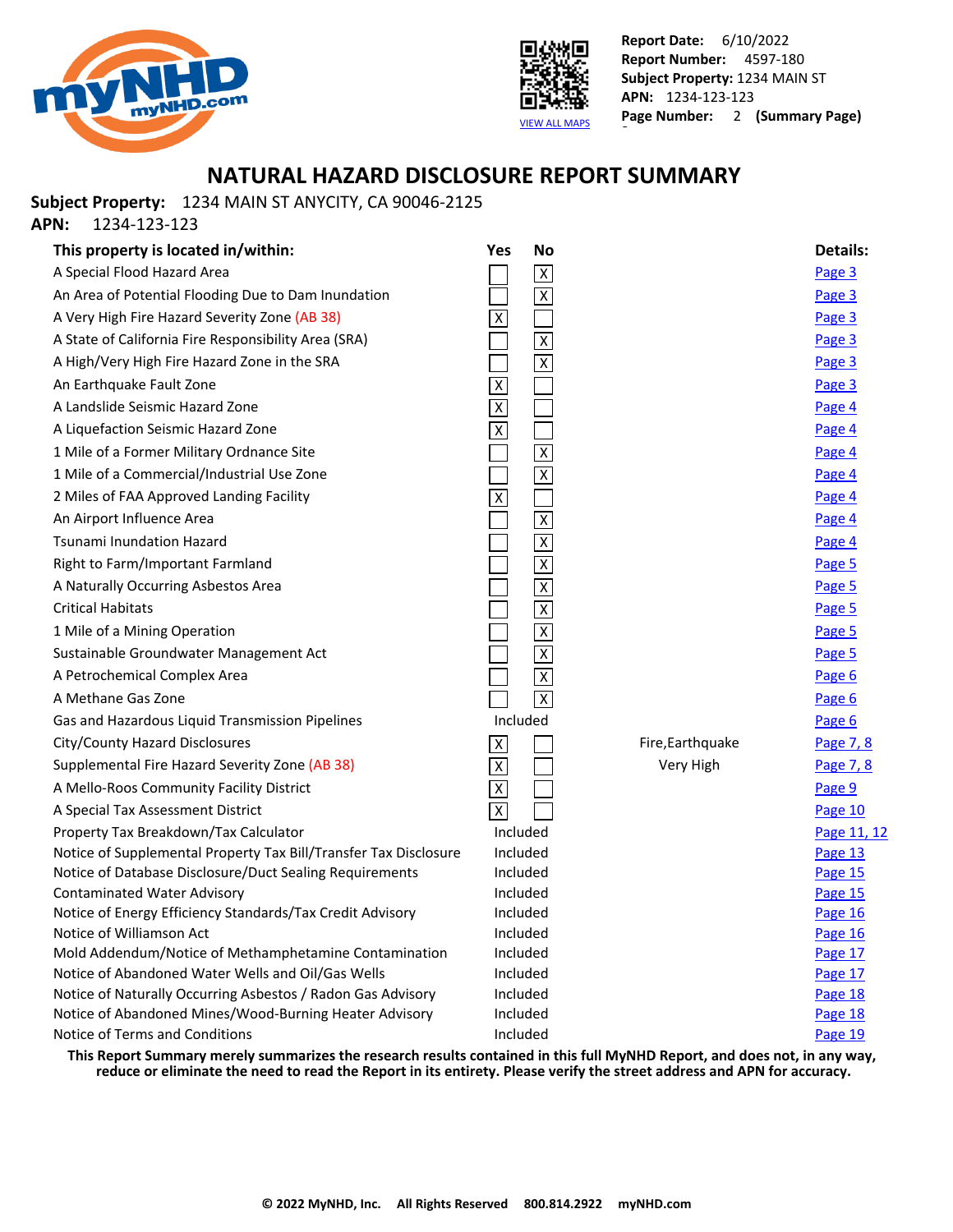<span id="page-4-0"></span>

### **EXPLANATIONS AND NOTICES**

#### **SPECIAL FLOOD HAZARD AREAS**

#### SUBJECT PROPERTY **15 X IS NOT** LOCATED IN A SPECIAL FLOOD HAZARD AREA

Special Flood Hazard Areas have been mapped by the Federal Emergency Management Agency (FEMA) on their Flood Rate Insurance maps. Special Flood Hazard Areas are located with the 100-year flood plain and are designated as either Zone A (Inland area) or Zone V (Coastal areas). Flood insurance is required by lenders for properties located within a Zone A or Zone V.FEMA periodically removes a property or a group of properties from a Special Flood Hazard Area based on information provided by cities, counties, or homeowners. The revised status of the property or properties is provided in a Letter of Map Amendment (LOMA) or in a Letter of Map Revision (LOMR). A search for a specific LOMA or LOMR is outside the scope of this report. Please visit www.fema.gov to search for a specific LOMA or LOMR.

Irrespective of the FEMA Flood Cert. determination as to whether the structure or property have been removed from the Special Flood Hazard Area, the property may be subject to limitations on development due to concerns over potential flooding. If there are concerns relative to the viability of potential development on the subject property an inquiry should be made with the local building and safety department.

#### **AREAS OF POTENTIAL FLOODING FROM DAM FAILURES**

#### SUBJECT PROPERTY **IS X IS NOT LOCATED IN A DAM INUNDATION ZONE**

Maps have been prepared for most dams in the State of California that show the potential flooding areas due to dam failure. The maps are reviewed and approved by the California Office of Emergency Services. Local offices of emergency services have prepared evacuation plans in the areas affected by potential dam failure inundation.

#### **VERY HIGH FIRE HAZARD SEVERITY ZONES** [View Map](https://www.mynhd.com/hazardmaps/1846040/844299)

### SUBJECT PROPERTY X **IS IS 15 NOT** LOCATED IN A VERY HIGH FIRE SEVERITY ZONE

Very High Fire Hazard Severity Zones have been mapped by the California Department of Forestry and Fire Protection to indicate area with increase fire risk. The Map by the California Department of Forestry and Fire Protection (CDF), dated January 2006, does not reflect changes made at the local level. Therefore, the CDF recommends verifying status with the local fire department. Brush clearing and other fire defense improvements are required for properties located in Very High Fire Hazard Severity Zones. Please contact the local fire department for fire defense and maintenance requirements.

#### **STATE OF CALIFORNIA FIRE RESPONSIBILITY AREA**

|  | SUBJECT PROPERTY $\begin{bmatrix} 1 & 1 \end{bmatrix}$ is $\begin{bmatrix} x \\ y \end{bmatrix}$ is not located in a state fire responsibility area |  |
|--|-----------------------------------------------------------------------------------------------------------------------------------------------------|--|
|  | SUBJECT PROPERTY $\Box$ IS $\boxed{\chi}$ IS NOT LOCATED IN A HIGH/VERY HIGH FIRE HAZARD ZONE PER 2007/8 SRA ZONE MAP                               |  |
|  |                                                                                                                                                     |  |

Wildland areas that may contain substantial forest fire risk and hazards have been mapped by the California Department of Forestry and Fire Protection to indicate areas with increased fire risk. These areas are also known as State Fire Responsibility Areas because the State of California has primary responsibility for fire prevention and suppression. In addition, the property owner may be responsible for structure protection and is responsible for brush clearing and other fire defense improvements. Please contact the county fire department for fire defense and maintenance requirements. If subject property is in a High/Very High Fire Hazard Zone per 2007/8 SRA zone map, the State may not have fire fighting responsibility. Please check with your local fire authority.

### **ALQUIST-PRIOLO EARTHQUAKE FAULT ZONES [View Map](https://www.mynhd.com/hazardmaps/1846041/844299)**

SUBJECT PROPERTY  $\boxed{\chi}$  **IS**  $\boxed{\phantom{0}}$  **IS NOT** LOCATED IN AN ALQUIST-PRIOLO FAULT ZONE

The purpose of the Alquist-Priolo Earthquake Fault Zoning Act is to regulate development near active faults in order to mitigate hazards associated with ground rupture. The State Geologist through the California Geological Survey has provided maps that show specific zones around active faults. Development of a property located within an Earthquake Fault Zone will likely require a fault study by State-licensed geologist. The determination made in this report does not indicate whether or not an active fault is located on the subject property and is not a substitute for a fault study by a State Licensed geologist.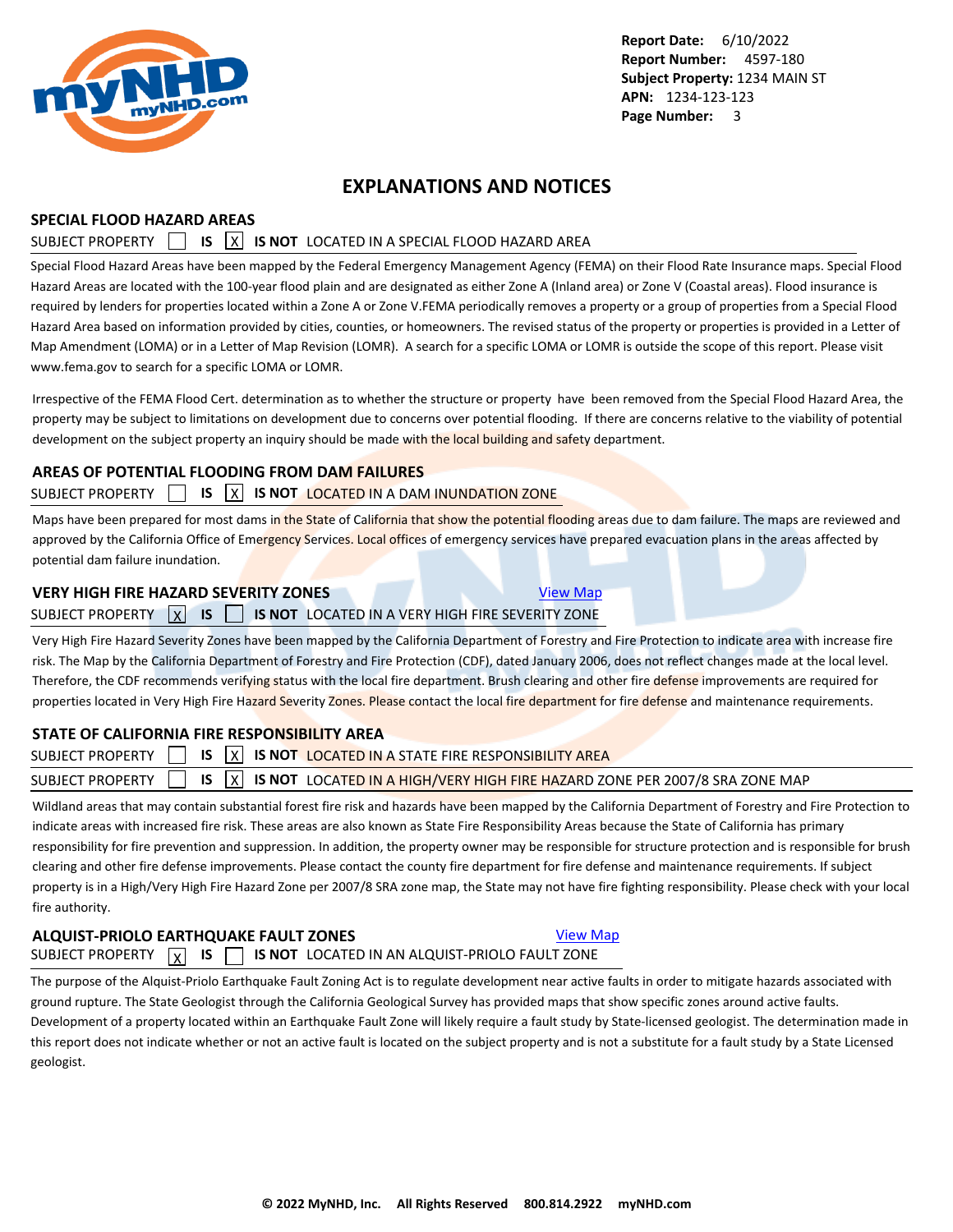<span id="page-5-0"></span>

| <b>SEISMIC HAZARD ZONES</b> | View Map:<br>Landslide                                                               | Liquefaction                    |
|-----------------------------|--------------------------------------------------------------------------------------|---------------------------------|
|                             | SUBJECT PROPERTY $\boxed{x}$ is $\boxed{ }$ is not located in a land sum HAZARD ZONE | MAP NOT YET RELEASED BY STATE   |
| SUBJECT PROPERTY            | $\vert x \vert$ IS $\vert$ IS NOT LOCATED IN A LIQUEFACTION HAZARD ZONE              | L MAP NOT YET RELEASED BY STATE |

The purpose of the Seismic Hazards Mapping Act is to regulate development in areas determined to have increased risk of the seismic hazards of liquefaction and earthquake-induced land sliding. The California Geological Survey provides maps delineating liquefaction hazard zones and earthquakeinduced landslide hazard zones. Although not all areas of the state have been mapped, the California Geological Survey is currently mapping additional areas. Liquefaction is a seismic hazard in which sediments below the water table lose strength as a result of strong earthquake ground shaking. Saturated soils comprised of sands and silts that are within 40 feet of the ground surface have a higher potential for liquefaction. Liquefaction is a rare, but real phenomenon that can result in damage to structures.

#### **FORMER MILITARY ORDNANCE SITE DISCLOSURE**

|  |  |  |  |  | SUBJECT PROPERTY $\Box$ IS $\overline{X}$ IS NOT WITHIN 1 MILE OF A KNOWN FORMER MILITARY ORDNANCE SITE |
|--|--|--|--|--|---------------------------------------------------------------------------------------------------------|
|--|--|--|--|--|---------------------------------------------------------------------------------------------------------|

Military Ordnance sites are areas that were previously used for military training and that may contain unexploded munitions or other hazardous materials. Sites closed prior to 1989 are part of the Formerly Used Defense Sites database maintained by the United States Department of Defense. Current military bases or those closed after 1989 are not a part of the Formerly Used Defense Sites database.

#### **COMMERCIAL/INDUSTRIAL DISCLOSURE**

| <b>SUBJECT PROPERTY</b> |  |  |  |  | IS $\overline{X}$ IS NOT LOCATED WITHIN 1 MILE OF A PROPERTY ZONED FOR COMMERCIAL/INDUSTRIAL USE |  |  |  |  |  |  |  |  |  |  |
|-------------------------|--|--|--|--|--------------------------------------------------------------------------------------------------|--|--|--|--|--|--|--|--|--|--|
|-------------------------|--|--|--|--|--------------------------------------------------------------------------------------------------|--|--|--|--|--|--|--|--|--|--|

The disclosure regarding the Subject Property's proximity to a zone or district allowing heavy commercial Industrial use zones is based upon currently available public records and excludes entirely agricultural properties. A physical inspection of the Subject Property has not been made. The calculation of the one-mile proximity measurement is based upon the distance between the Subject Property's street address and the street address of the next closet property allowing heavy commercial Industrial use. This is an actual knowledge disclosure required by the seller on the Transfer Disclosure Statement. There could be other nuisances not covered by this commercial industrial zoning.

### **FAA APPROVED LANDING FACILITY [View Map](https://www.mynhd.com/hazardmaps/1846046/844299)** View Map

SUBJECT PROPERTY **X IS IS IS** NOT LOCATED WITHIN 2 MILES OF AN FAA APPROVED LANDING FACILITY

A search of data from the Federal Aviation Administration was made to determine if the property is located within two miles of a public/private FAA approved landing facility (i.e., an airport). Properties within proximity to airports/flight paths may experience airport noise and/or other nuisances. For more information please visit [https://www.faa.gov/airports/environmental/airport\\_noise/](https://www.faa.gov/airports/environmental/airport_noise/).

| <b>Airport Name(s)</b>                      | Distance (in miles) from Subject Property |
|---------------------------------------------|-------------------------------------------|
| WEST HOLLYWOOD SHERIFF'S HELISTOP - Private | 1.92                                      |
| IRDORT INELLIENCE AREA "AIA"                |                                           |

### **AIRPORT**

SUBJECT PROPERTY  $\Box$  **IS**  $\overline{X}$  **IS NOT** LOCATED IN AN AIRPORT INFLUENCE AREA "AIA"

An Airport Influence Area is determined and mapped by the local Airport Land Use Commission. A property with an Airport Influence Area may be subject to annoyances and inconveniences associated with proximity to airport operations. Concerns about an Airport Influence Area should be addressed to the local Airport Land Use Commission. Inclusion of private and military airports vary by county and may or may not be included in this disclosure report.

### **TSUNAMI INUNDATION HAZARD** SUBJECT PROPERTY  $\Box$  **IS**  $\overline{X}$  **IS NOT** LOCATED IN A TSUNAMI INUNDATION AREA

A tsunami is a sea wave typically generated by a submarine earthquake, but may be caused by an offshore landslide or volcanic action. A large offshore earthquake, typically a magnitude 7 or greater, may generate a tsunami. Properties located along the California coastline have a potential for inundation from a tsunami. Although early warning systems may provide sufficient warning from distant tsunamis, near-shore generated tsunamis may reach the coast in a matter of minutes. Therefore, homeowners should contact their local emergency management agency and become knowledgeable about tsunami warning signs and local evacuation plans.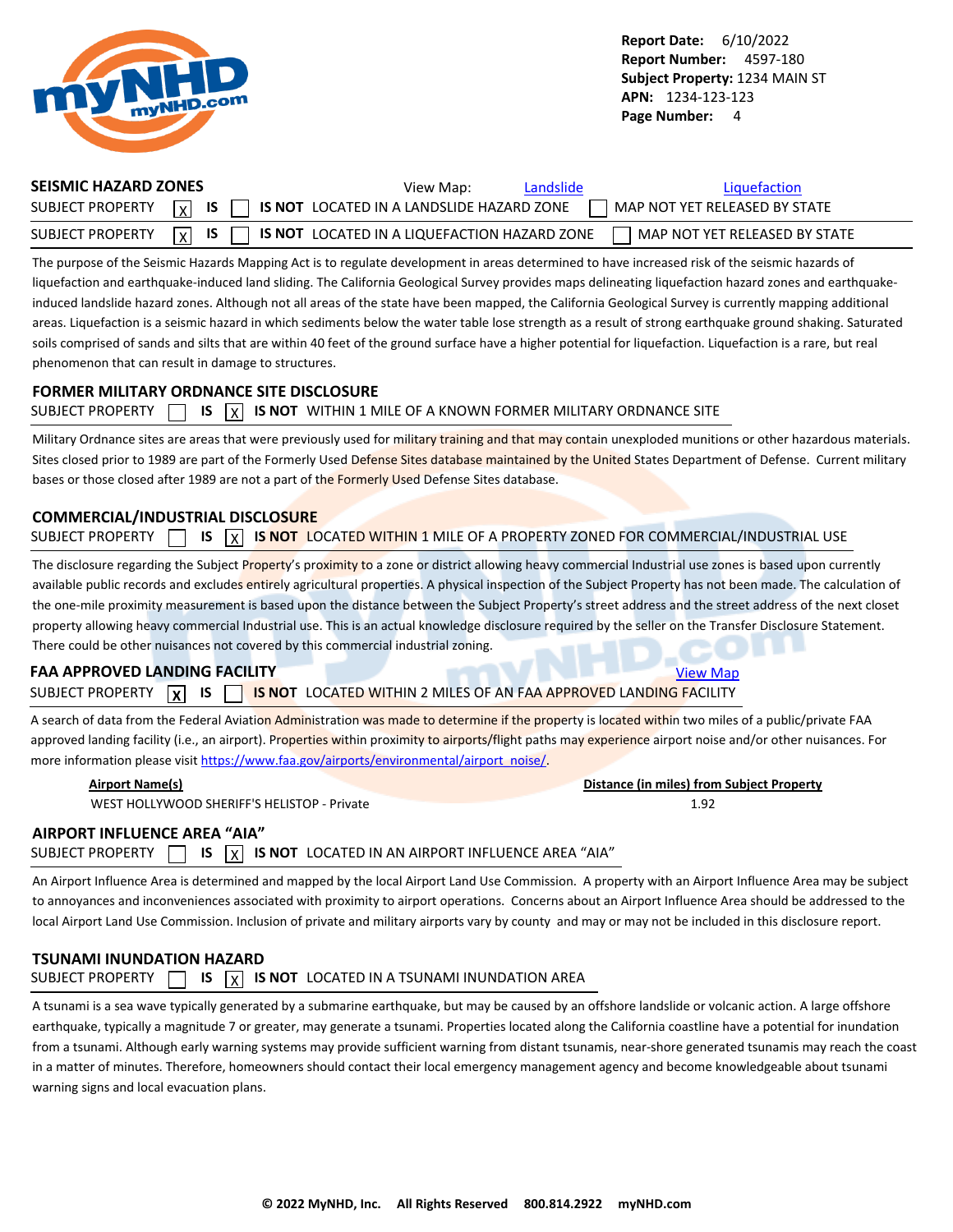<span id="page-6-0"></span>

#### **RIGHT TO FARM/IMPORTANT FARMLAND**

### SUBJECT PROPERTY  $\Box$  **IS**  $\overline{X}$  **IS NOT** LOCATED WITHIN 1 MILE OF A FARM OR RANCH LAND

The search determines if the subject property is located within one mile of a property containing agricultural activity, operation or facility, or appurtenances thereof. These facilities may contain agricultural nuisances that may conflict with non-agricultural uses. Agricultural practices may include noise from farm equipment and machinery, dust, pesticides, and odors associated with animals, manure, and fertilizers.

### **NATURALLY OCCURRING ASBESTOS**

#### SUBJECT PROPERTY  $\Box$  **IS**  $\overline{X}$  **IS NOT** LOCATED WITHIN AN AREA OF NATURALLY OCCURRING ASBESTOS

Asbestos refers to naturally-occurring fibrous minerals found throughout the State of California. Serpentine, an ultra-mafic rock, contains asbestos and is commonly found in the Sierra foothills, the Coast Ranges, and the Klamath Mountains. On residential properties, naturally-occurring asbestos sources are typically dust from unpaved roads or driveways. Paving the unpaved driveways or roads can help to reduce exposure to asbestos. For more information please visit the Air Resources Board of the California Environmental Protection Agency website:<http://www.arb.ca.gov/homepage.htm>.

### **CRITICAL HABITATS**

SUBJECT PROPERTY **15 IS X IS NOT** LOCATED WITHIN AN AREA OF CRITICAL HABITATS

The Endangered Species Act establishes critical habitats for any species listed under the Act. A critical habitat is defined as a specific area within the geographical area occupied by the species at the time of listing, if the area contains physical or biological features essential to conservation. Those features may require special management considerations or protection even in areas outside their geographical area if the agency determines the area itself essential for conservation.

#### **MINING OPERATION**

#### SUBJECT PROPERTY **15 X IS NOT** LOCATED WITHIN 1 MILE OF A MINING OPERATION

If the property is located within one mile of a mine operation for which the mine owner or operator has reported mine location data to the Department of Conservation pursuant to Section 2207 of the Public Resources Code, the property may be subject to inconveniences resulting from mining operations. The impacts of these practices should be considered when such mining operations are present within one mile of the property.

Effective January 1, 2012 Senate Bill 110 amends Section 1103.4 of the Civil Code and requires disclosure if the subject property is within one mile of a mining operation. The widespread degradation of land and water resources caused by strip mining and the failure of the states to effectively regulate the industry resulted in the passage of the Surface Mining Control and Reclamation Act ("SMCRA") of 1977. The Office of Surface Mining ("OSM") was created in 1977 when Congress enacted the SMCRA Act. OSM works with the states and Indian Tribes to assure that citizens and the environment are protected during coal mining and that the land is restored to beneficial use when mining is finished. OSM and its partners are also responsible for reclaiming and restoring lands and water degraded by mining operations before 1977. For more information, please visit<https://www.conservation.ca.gov/dmr>.

### **SUSTAINABLE GROUNDWATER MANAGEMENT ACT**

### SUBJECT PROPERTY  $\Box$  **IS**  $\overline{X}$  **IS NOT** LOCATED WITHIN A GROUNDWATER BASIN

Basin Prioritization is a technical process that utilizes the best available data and information to classify California's 515 groundwater basins into one of four categories high-, medium-, low-, or very low-priority. Each basin's priority determines which provisions of California Statewide Groundwater Elevation Monitoring (CASGEM) and the Sustainable Groundwater Management Act (SGMA) apply. SGMA requires medium- and high-priority basins to develop groundwater sustainability agencies (GSAs), develop groundwater sustainability plans (GSPs) and manage groundwater for long-term sustainability. See: <https://water.ca.gov/programs/groundwater-management/basin-prioritization>For more information.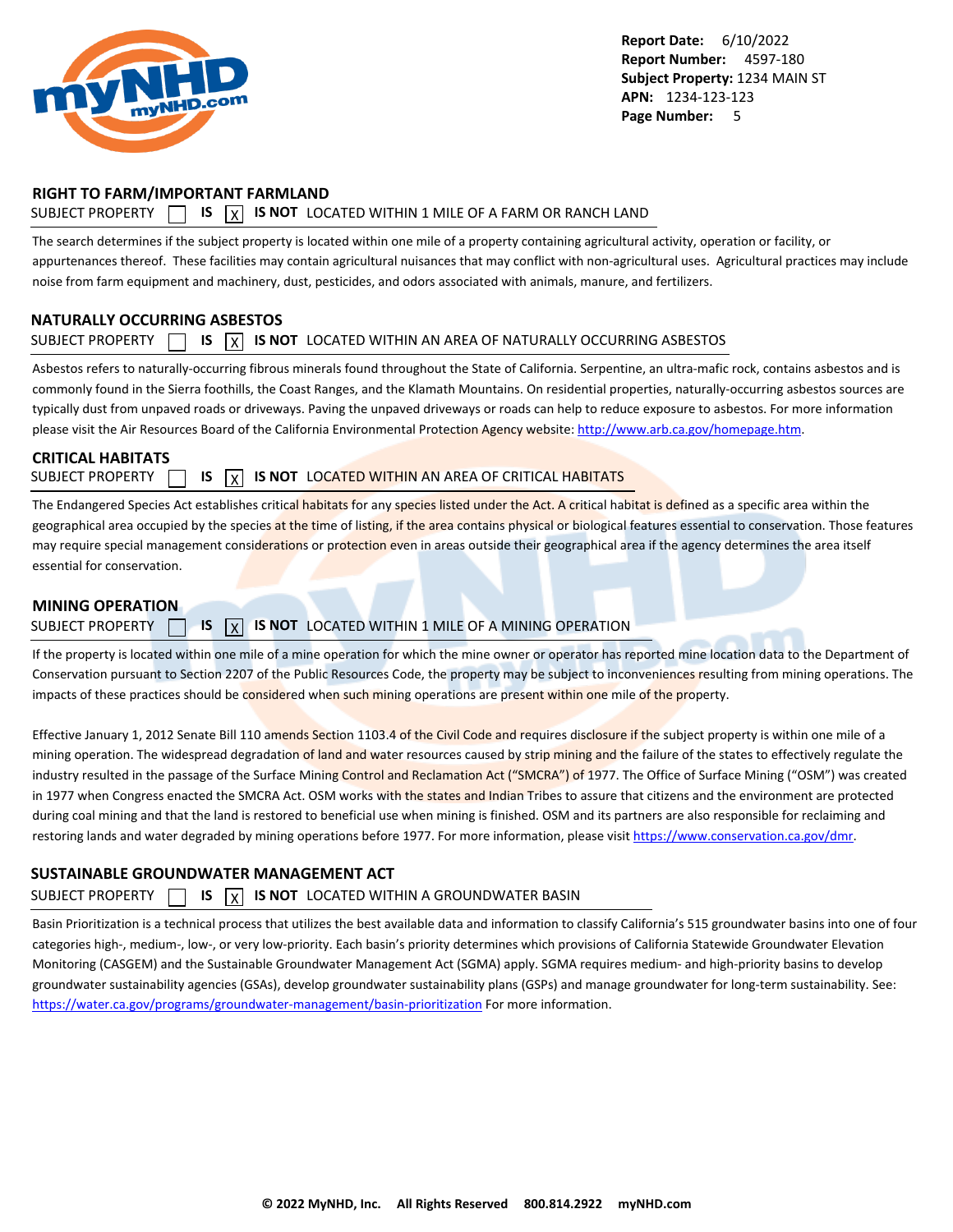<span id="page-7-0"></span>

### **PETROCHEMICAL COMPLEX AREA (LA CITY ONLY)**

SUBJECT PROPERTY **IS** IS **INOT LOCATED IN A DESIGNATED PETROCHEMICAL AREA NOT MAPPED** 

Petrochemical complex areas may contain gas, oil, or other volatile materials from oil refineries or other oil production sites. Petrochemical complex areas have a higher potential from fires after earthquakes due to pipe line rupture. Petrochemical complex area determinations do not qualify as high fire hazards in reference to California Assembly Bill 38.

### **Methane Gas Area (MethaneGas) - (Note - for LA and Orange County Only)** SUBJECT PROPERTY **IS** IS X IS NOT LOCATED IN A DESIGNATED METHANE GAS AREA **NOT MAPPED**

Methane is a colorless, odorless gas with a wide distribution in nature, often occurring naturally as a part of natural gas in areas containing petroleum deposits. Properties located in a methane area may also be in proximity to other methane gas sources such as landfills, oil wells, oil fields, and underground gas storage facilities. Although natural methane gas is relatively harmless, high concentrations of it can be hazardous due to its highly combustible chemical composition, as well as its ability to displace oxygen. Migration of the gas into areas containing impermeable surfaces (i.e. concrete, pavement, basements, etc.) can trap the gas, resulting in the accumulation of high concentrations. Information available is based on data from the California Division of Oil, Gas and Geothermal Resources. Properties located in a methane zone may be required to undergo testing and mitigation requirements, and additional report requirements. If the property is found to be in a methane zone, MyNHD, Inc. recommends that the buyer contact the local Building and Safety Department or other applicable department to ascertain what previous measures might have been taken to properly vent the area and what considerations might apply regarding building permits or renovations.

For more information please see the following:

Los Angeles County

<https://dpw.lacounty.gov/epd/swims/onlineservices/methane-mitigation-standards.aspx>

City of Los Angeles

<https://www.ladbs.org/services/core-services/plan-check-permit/methane-mitigation-standards>

City of Huntington Beach

[https://www.huntingtonbeachca.gov/government/departments/fire/fire\\_prevention\\_code\\_enforcement/PetroChemProgram.cfm](https://www.huntingtonbeachca.gov/government/departments/fire/fire_prevention_code_enforcement/PetroChemProgram.cfm)

#### **NOTICE REGARDING GAS AND HAZARDOUS LIQUID TRANSMISSION PIPELINES**

This notice is being provided simply to inform you that information about the general location of gas and hazardous liquid transmission pipelines is available to the public via the National Pipeline Mapping System (NPMS) Internet Web site maintained by the United States Department of Transportation at [http://www.npms.phmsa.dot.gov//.](http://www.npms.phmsa.dot.gov/) To seek further information about possible transmission pipelines near the property, you may contact your local gas utility or other pipeline operators in the area. Contact information for pipeline operators is searchable by ZIP Code and county on the NPMS Internet Web site.

Upon delivery of the notice to the transferee of the real property, the seller or broker is not required to provide information in addition to that contained in the notice regarding gas and hazardous liquid transmission pipelines. The information in the notice shall be deemed to be adequate to inform the transferee about the existence of a statewide database of the locations of gas and hazardous liquid transmission pipelines and information from the database regarding those locations.

Nothing in this section shall alter any existing duty under any other statute or decisional law imposed upon the seller or broker, including, but not limited to, the duties of a seller or broker under this article, or the duties of a seller or broker under Article 1.5 (commencing with Section 1102) of Chapter 2 of Title 4 of Part 4 of Division 2.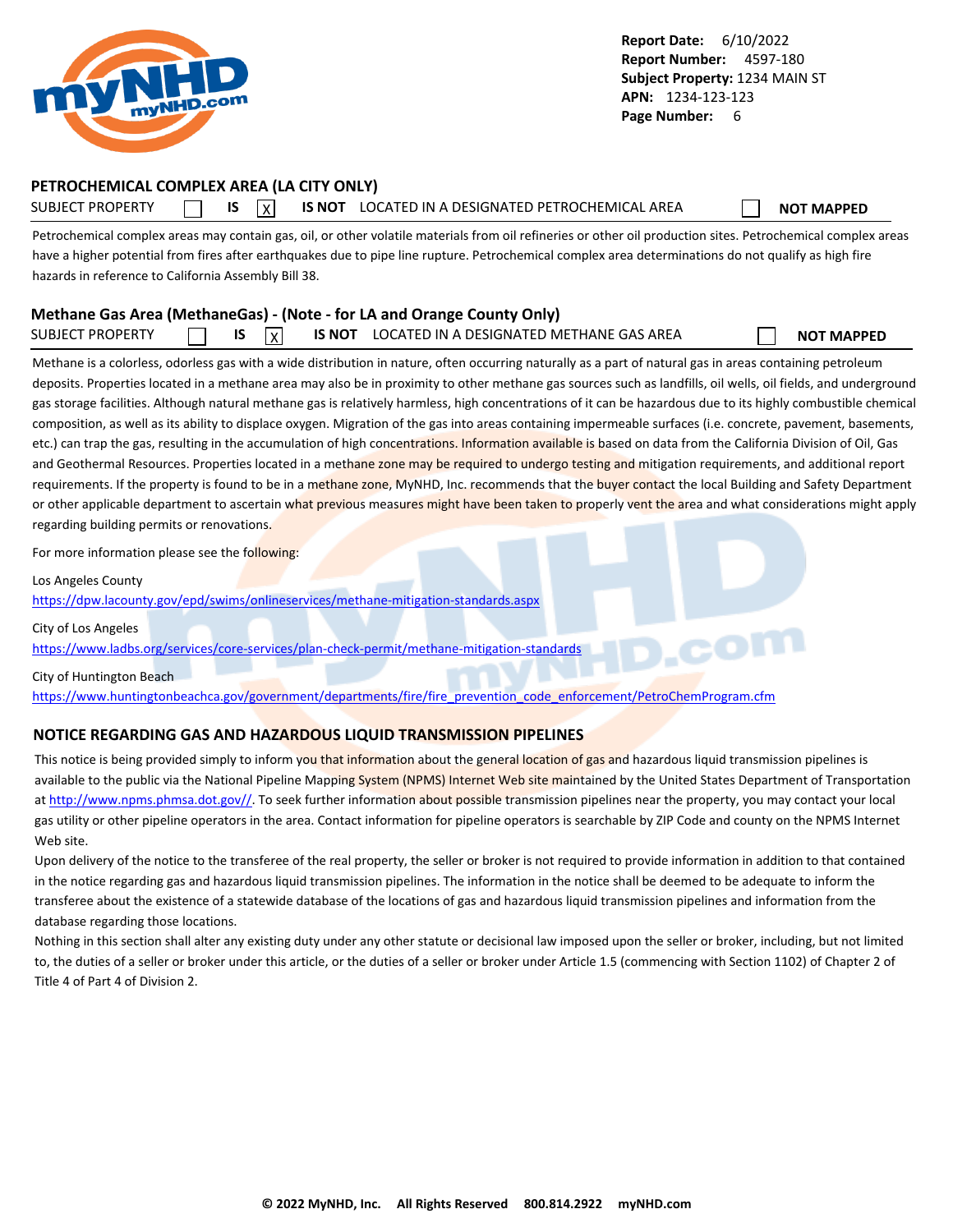<span id="page-8-0"></span>

### **CITY/COUNTY HAZARD DISCLOSURE EXPLANATIONS**

MyNHD provides information on locally identified natural hazards as an additional service because their disclosure to purchasers is either required by ordinance or the information is available on maps publicly available from various City and County sources. This service also supplements and completes the natural hazard information required by the California Civil Code 1103.

The Subject Property:

| $\Box$ IS $\overline{X}$ IS NOT Located in a Supplemental Flood Hazard Zone.                                 | NOT MAPPED |                 |
|--------------------------------------------------------------------------------------------------------------|------------|-----------------|
| $\boxed{\mathsf{X}}$ IS $\boxed{\phantom{1}}$ IS NOT Located in a Supplemental Fire Hazard Zone (Very High). | NOT MAPPED | <b>View Map</b> |
| $\overline{X}$ IS $\overline{S}$ IS NOT Located in a Supplemental Earthquake Fault Hazard Zone.              | NOT MAPPED | <b>View Map</b> |
| $\Box$ IS $\overline{X}$ IS NOT Located in a Supplemental Seismic Geologic Hazard Zone.                      | NOT MAPPED |                 |
| $\Box$ IS $\overline{X}$ IS NOT Located in an Expansive/Subsidence Soil Area.                                | NOT MAPPED |                 |

**Flood Hazard Zones:** Supplemental flood zones include information not covered by Special Flood Hazard Areas as designated by the Federal Emergency Management Agency or by Dam Inundation zones as reported by the California State Office of Emergency Services. These can include tsunamis, runoff hazards, historical flood data and additional dike failure hazards.

**Fire Hazard Zones:** Local agencies may, at their discretion, include or exclude certain areas from the requirements of California Government Code Section 51182 (imposition of fire prevention measures on property owners), following a finding supported by substantial evidence in the record that the requirements of Section 51182 either are, or are not necessary for effective fire protection within the area. Any additions to these maps that MyNHD has been able to identify and substantiate are included in this Report.

An answer of "IN" on the supplemental Fire Zone would indicate that the property is in a high, very high or other high fire-risk areas. More information may be found on the FIRE HARDENING AND DEFENSIBLE SPACE ADVISORY. (C.A.R. form FHDS, 5/21) if provided by owner.

Even though the Answer to the Supplemental Fire may show "NOT IN", if the property is in or near a mountainous area, forest-covered lands brush covered lands, grass-covered lands or land that is covered with flammable material additional disclosures may be warranted. More information may be found on the FIRE HARDENING AND DEFENSIBLE SPACE ADVISORY. (C.A.R. form FHDS, 5/21) if provided by owner. Petrochemical complex area determinations do not qualify as high fire hazards in reference to California Assembly Bill 38.

This information should be verified and available through the local agency where the property is located.

**Earthquake Fault Hazard Zones:** Many local jurisdictions have different or higher standards then the State of California for the identification of active earthquake fault zones. These jurisdictions have created their own maps which indicate the active faults according to these alternate standards. Some jurisdictions also recommend or require the disclosures of potentially active faults. MyNHD has attempted to include all official and publicly available maps indicating earthquake faults identified by these jurisdictions.

**Seismic/Geologic Hazard Zones:** The California Division of Mines and Geology ("DMG") has not completed the project assigned it by Section 2696 of the California Public Resources Code to identify areas of potential seismic hazards within the State of California. The DMG and the United States Geological Survey have performed many valuable studies that supplement the Section 2696 maps and fill many missing areas. These maps were reviewed in the preparation of this Report. Also included in this Report is the review of maps that indicate many hazards that may or may not be seismically related, including, but not limited to, landslides, debris flows, mudslides, coastal cliff instability, volcanic hazards, and avalanches. Many cities and counties require geologic studies before any significant construction if the subject property is in or near a geologic hazard known to them. MyNHD has attempted to include all official and publicly available maps indicating geologic hazards identified by these jurisdictions.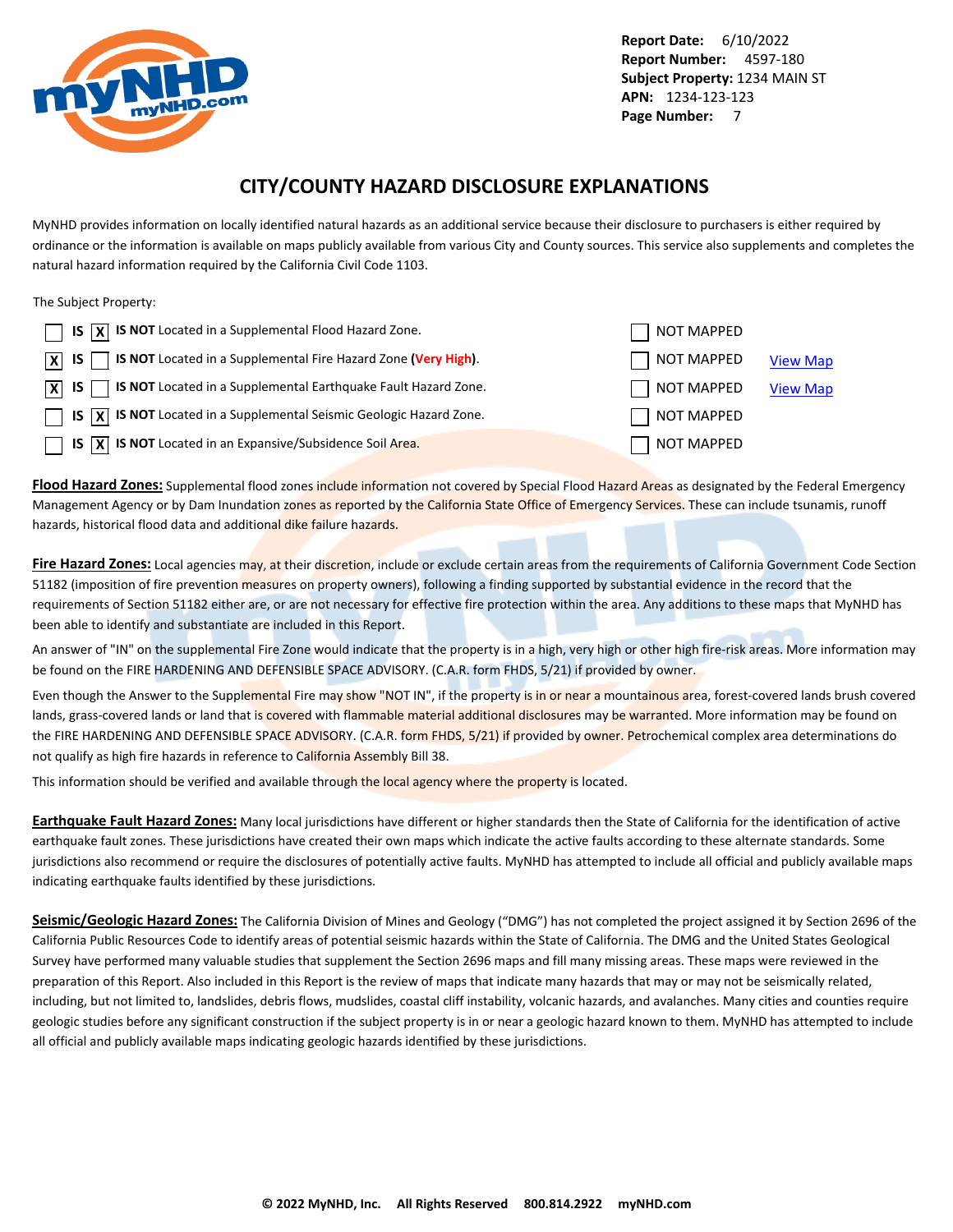

### **CITY/COUNTY HAZARD DISCLOSURE EXPLANATIONS (CONTINUED)**

**Expansive/Subsidence Soils:** Expansive soils are soils which have a potential to undergo significant changes in volume, either shrinking or swelling, with changes in moisture content. Periodic shrinking and swelling of expansive soils can cause extensive damage to buildings, other structures and roads. Soils containing clays have variable potential for volume changes. High, or Expansive, indicates the dominant soil condition. Detailed investigations are required to fully evaluate the shrink-swell characteristics of soils at any given site. Check with your local building department if there is a question as to special requirements for various soils conditions in their jurisdiction as they may impose additional requirements for new or additional construction.

The main cause of subsidence in California is groundwater pumping. The effects of subsidence include damage to buildings and infrastructure, increased flood risk in low-lying areas, and lasting damage to groundwater aquifers and aquatic ecosystems.

### **SB-63 FIRE PREVENTION NOTICE REGARDING MAPS**

On September 28, 2021, California passed SB-63 which creates additional disclosures in real estate transactions for the purposes of fire prevention, vegetation management, and defensible space. The new law required disclosure to buyers in real estate transactions relative to transactions in certain state and local fire hazard severity zones. Disclosure is required based upon the maps available and MyNHD is providing fire hazard severity zone notices in this report based upon those maps. Cal Fire has advised MyNHD that new maps are in process in many areas. As new maps become available, MyNHD will be including them in reports.

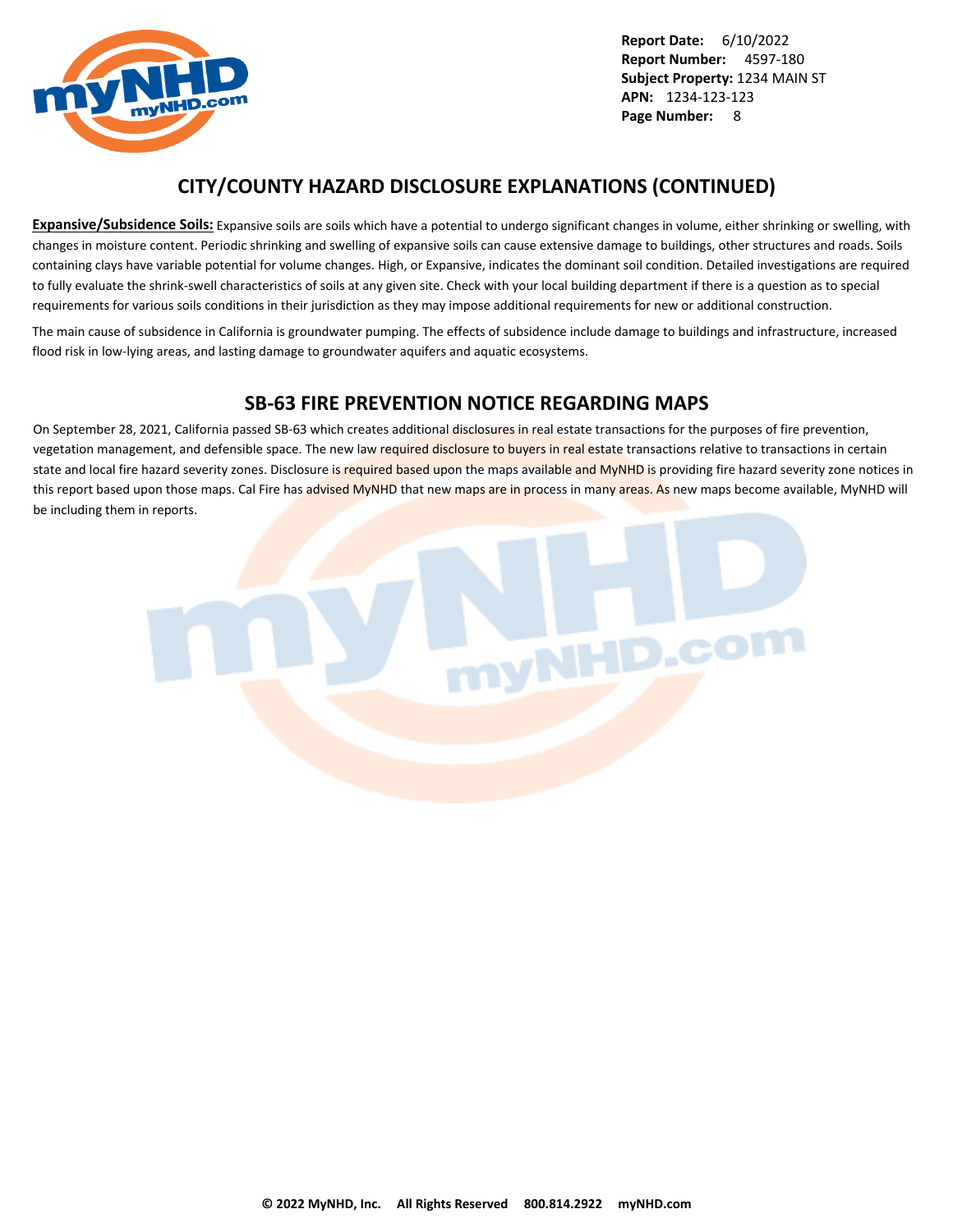<span id="page-10-0"></span>

#### **MELLO-ROOS COMMUNITY FACILITIES DISTRICT(S)**

### SUBJECT PROPERTY **X** IS **S** IS NOT SUBJECT TO MELLO-ROOS COMMUNITY FACILITIES DISTRICT SPECIAL TAX LIEN(S).

Mello-Roos Community Facilities Districts ("CFD") provide a method of financing certain public capital facilities and services especially in developing areas and areas undergoing rehabilitation. Public improvements funded by Mello-Roos CFDs may include, but are not limited to, roads, schools, water, sewer and storm drain facilities. Public services funded by Mello-Roos CFDs may include, but are not limited to, police and fire protection services, recreation program services, and flood or storm protection services. Mello-Roos CFDs commonly fund the construction of public improvements through the issuance of bonds. A special tax lien is placed on property within the district for the annual payment of principal and interest as well as administrative expenses. Typically, the annual special tax continues until the bonds are repaid, or until special taxes are no longer needed. In most instances, but not all, the special tax is collected with regular property taxes.

This property is within the Mello-Roos CFD(s) listed below and is subject to a special tax that will appear on the property tax bill. This special tax is in addition to the regular property taxes and any other charges and benefit assessments that will be listed on the property tax bill. This special tax may not be imposed on all parcels within the city or county where the property is located. This special tax is used to provide public facilities or services that are likely to particularly benefit the property.

The maximum tax rate, the maximum tax rate escalator, and the authorized facilities which are being paid for by the special taxes and by the money received from the sale of bonds which are being repaid by the special taxes, and any authorized services are indicated below. These facilities may not yet have all been constructed or acquired and it is possible that some may never be constructed or acquired.

**1. Community Facilities District No. 1 - Mountains Recreation and Conservation Authority - (323) 221-9944**

**Current Levy:** \$127.00 **Maximum Tax Rate:** \$127.00

**Ending Year:** 2022-2023

**Maximum Tax Rate Escalator:** The Maximum Tax Rate Amount will increase by None per year.

**Authorized Facilities:** Proceeds from the sale of Bonds and the special taxes collected will be used to finance facilities, buildings, fixed equipment, trails, roads, parking lots and other man-made structures on or alterations to lands owned or managedby the MRCA.

**Authorized Services:** The special taxes collected will be used to pay the costs of maintenance, servicing, protection, and preservation of open space, parkland, wildlife corridors, natural habitats, lands, waters, and facilities owned or managed by the MRCA within the CFD.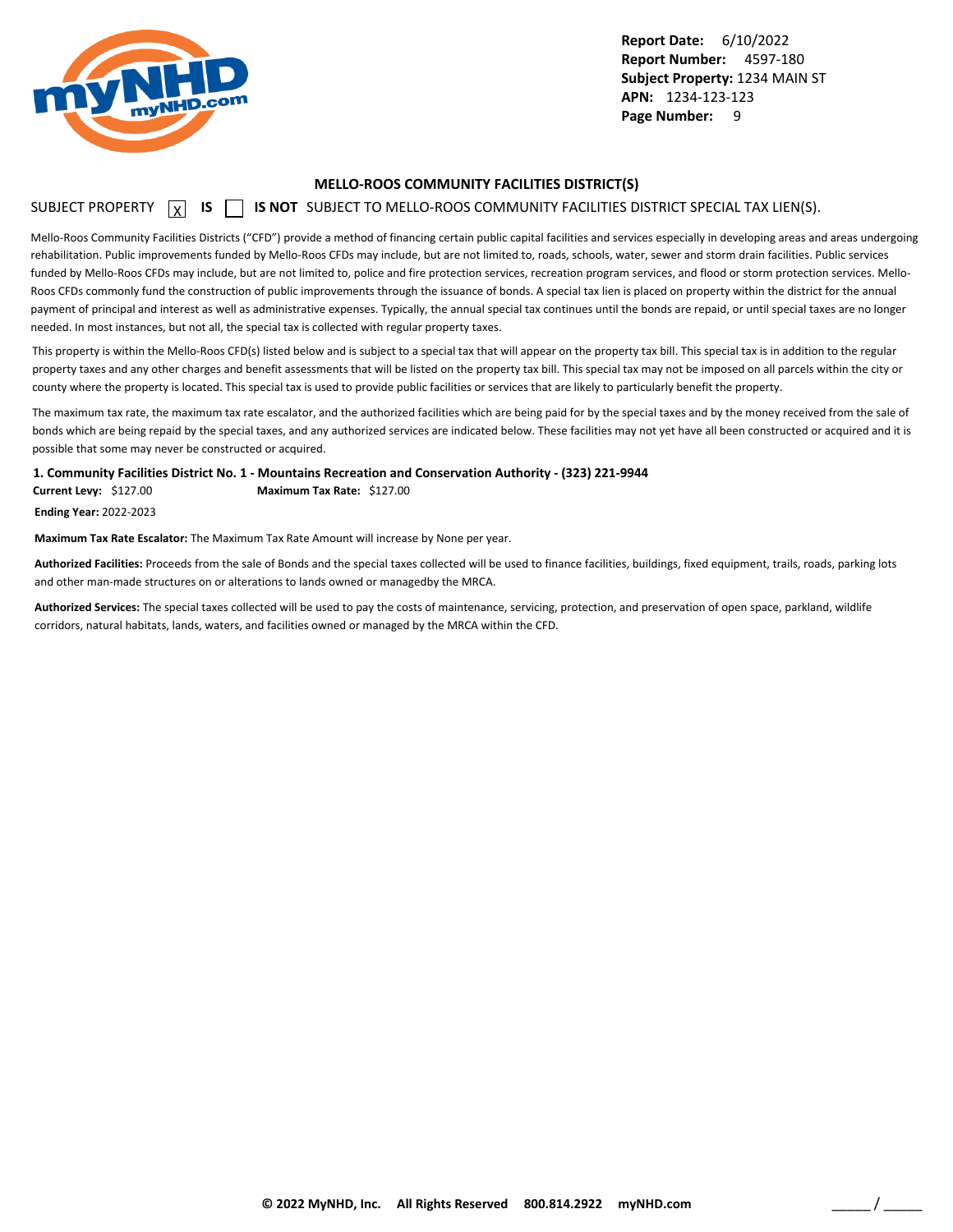<span id="page-11-0"></span>

#### **1915 BOND ACT ASSESSMENT DISTRICT(S)**

### SUBJECT PROPERTY  $\boxed{\chi}$  **IS**  $\boxed{\phantom{\chi}}$  **IS NOT** SUBJECT TO IMPROVEMENT BOND ACT OF 1915 SPECIAL ASSESSMENTS LIEN(S).

1915 Bond Act Assessment Districts ("AD") provide a method of financing certain public capital facilities. Public improvements funded by 1915 Bond Act Assessment Districts may include, but are not limited to, roads, sewer, water and storm drain systems, and street lighting. 1915 Bond Act Assessment Districts commonly fund the construction of public improvements through the issuance of bonds. A special assessment lien is placed on property within the Assessment District. The lien amount is calculated according to the specific benefit that an individual property receives from the improvements and is amortized over a period of years. 1915 Bond Act Assessments Districts can be prepaid at any time. In most instances, but not all, the assessment is collected with regular property taxes.

This property is within the 1915 Bond Act Assessment District(s) named below and is subject to annual assessment installments levied by the assessment district that will appear on the property tax bill. The annual assessments are in addition to the regular property taxes and any other charges and benefit assessments that will be listed on the property tax bill. The assessment district(s) has issued bonds to finance the acquisition or construction of certain public improvements that are of direct and special benefit to property within the assessment district. The bonds will be repaid from annual assessment installments on property within the assessment district. The special assessment is used to provide public facilities that are likely to particularly benefit the property.

The annual assessment installment and public facilities that are being paid for by the money received from the sale of bonds that are being repaid by the assessments are indicated below. These facilities may not yet have all been constructed or acquired and it is possible that some may never be constructed or acquired.

**1. Assessment District No. 1 - Santa Monica Mountains Conservancy - (323) 221-8900**

**Current Levy:** \$40.00

**Ending Year:** 2033

**Authorized Facilities:** Proceeds from the sales of the bonds will be used to finance the acquisition and/or maintenance of open space lands, hillsides, viewsheds and watersheds, riparian corridor, wildlife corridors and parklands and to pay the costs associated with issuing the bonds.

**Authorized Services:** None.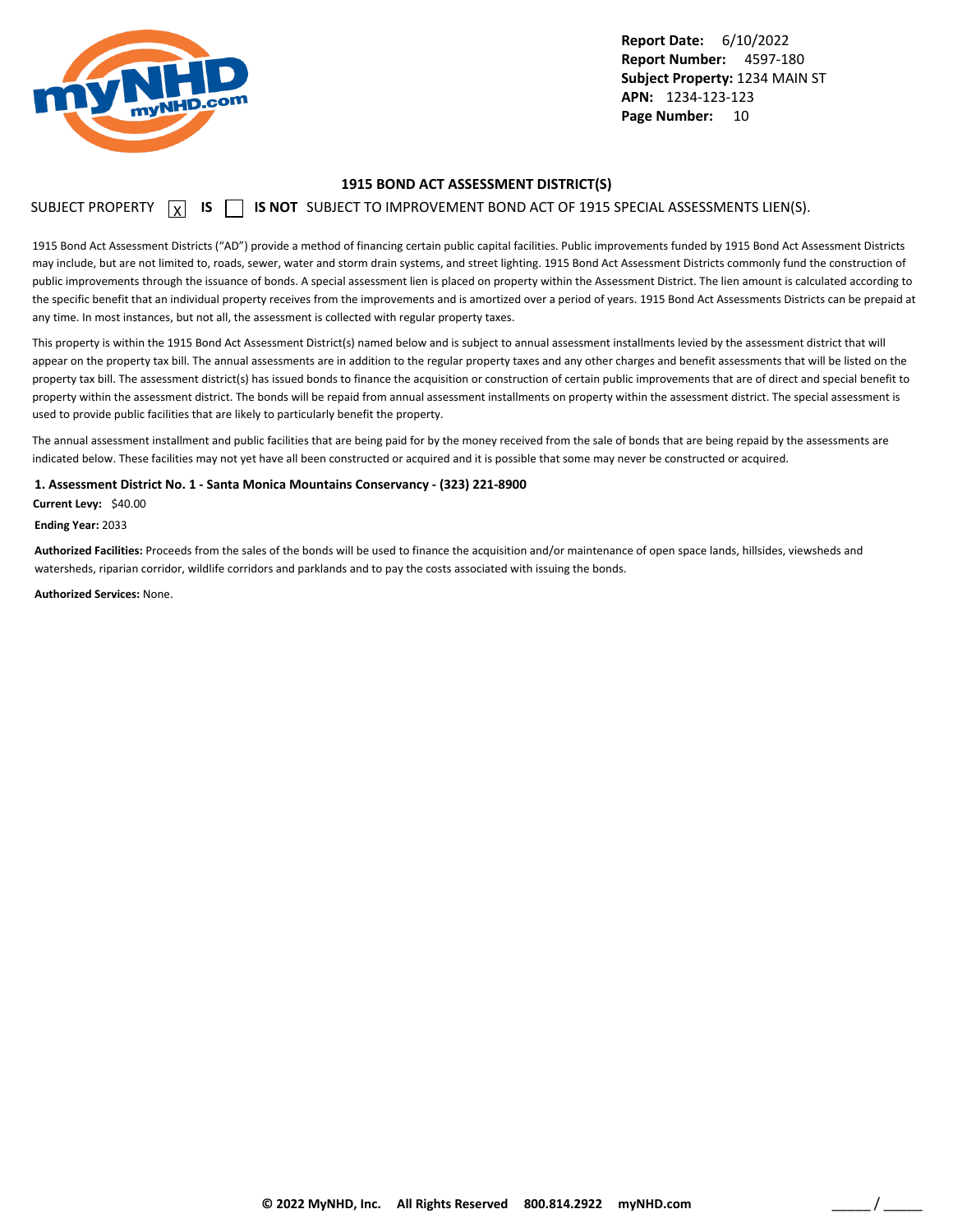<span id="page-12-0"></span>

### **BREAKDOWN OF THE 2021-2022 PROPERTY TAX BILL**

This report is an estimate of the original secured property tax bill charges for the above-mentioned property using information obtained from the County on a given date. Changes made by the County or the underlying public agencies levying charges against this property after the date of this Report may not be reflected in this Report.

|     | <b>Basic Prop 13 Levy</b>                                                  |                                                      |             |
|-----|----------------------------------------------------------------------------|------------------------------------------------------|-------------|
| 1.  | <b>Combined Ad Valorem Tax Charges</b>                                     | <b>Ad Valorem Tax</b>                                | \$16,685.14 |
|     | County of Los Angeles (213) 974-7175                                       | General                                              |             |
|     | Basic Prop 13 Levy & Voter Approved Ad Valorem Taxes:                      | \$16,685.14                                          |             |
|     | <b>Estimated Tax Rate:</b>                                                 | 1.175208%                                            |             |
|     | <b>Direct Assessments</b>                                                  |                                                      |             |
| 2.  | <b>Community Facilities District No. 1</b>                                 | <b>Community Facilities District - Pay As You Go</b> | \$127.00    |
|     | Mountains Recreation and Conservation Authority (800) 636-3535             | Open Space and Fire Protection                       |             |
| 3.  | Los Angeles County Trauma and Emergency Services                           | Police, Fire or Emergency Medical Services           | \$60.88     |
|     | County of Los Angeles (866) 587-2862                                       | Health                                               |             |
| 4.  | <b>Lighting Maintenance District</b>                                       | Landscaping & Lighting Maintenance District          | \$55.19     |
|     | City of Los Angeles (213) 847-1821                                         | <b>Lighting Maintenance</b>                          |             |
| 5.  | Safe Clean Water Program Funding (Measure W)                               | <b>Water Assessment</b>                              | \$45.82     |
|     | County of Los Angeles (626) 300-3331                                       | Safe Clean Water Program                             |             |
| 6.  | <b>Assessment District No. 1</b>                                           | 1915 Bond Act Assessment District                    | \$40.00     |
|     | Santa Monica Mountains Conservancy (323) 221-8900                          | Open Space Maintenance                               |             |
| 7.  | <b>Flood Control</b>                                                       | 1982 Act Benefit Assessment District                 | \$28.22     |
|     | County of Los Angeles (626) 458-5165                                       | <b>Flood Control</b>                                 |             |
| 8.  | Special Tax (Measure A)                                                    | 2/3 Voter Approved Special Tax                       | \$24.41     |
|     | Los Angeles County Regional Park and Open Space District (213)<br>738-2985 | Park and Recreation Maintenance                      |             |
| 9.  | <b>Stormwater Pollution Abatement</b>                                      | Sewer or Water Charge                                | \$22.50     |
|     | City of Los Angeles (213) 847-5224                                         | Stormwater                                           |             |
| 10. | Landscape and Lighting District No. 96-1                                   | Landscaping & Lighting Maintenance District          | \$17.62     |
|     | City of Los Angeles (213) 847-1821                                         | Landscape and Lighting                               |             |
| 11. | <b>Mosquito Abatement District</b>                                         | <b>Vector Control District</b>                       | \$11.65     |
|     | County of Los Angeles (310) 915-7370                                       | <b>Vector Control</b>                                |             |
|     | <b>Total Direct Assessment Charges:</b>                                    | \$433.29                                             |             |

**Total 2021-2022 Amount \$17,118.43**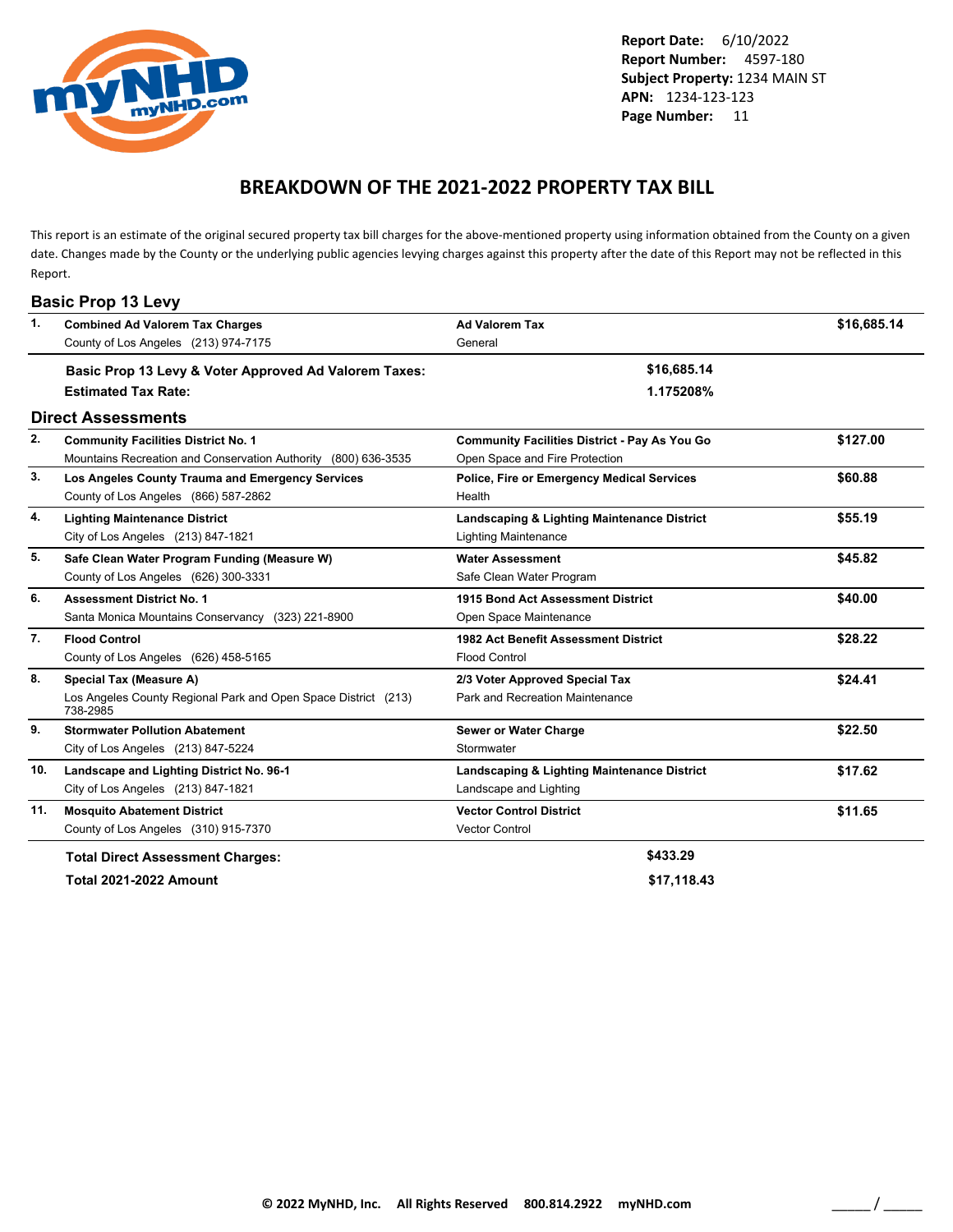

#### **Subject Property:** 1234 MAIN ST ANYCITY, CA 90046-2125

#### **THIS IS A NOTIFICATION TO YOU PRIOR TO YOUR PURCHASING THIS PROPERTY.**

On July 1, 1983, California State law was changed to require the reassessment of property following a change of ownership or the completion of new construction. This reassessment may result in one or more supplemental tax bills being mailed to the assessed owner, in addition to the annual property tax bill. The calculator below is provided an estimate of the potential amount of supplemental taxes to be billed on the listed property.

Instantly calculate estimated property taxes and supplemental taxes on our website: (or manually calculate below). Instant Tax Calculator: <https://www.mynhd.com/suptax/calculator/844299/aea8010915eb38e2c8cec3eaeb778e15>

### **SUPPLEMENTAL TAX CALCULATOR (ESTIMATE ONLY)**

|  | 1.419.761.00 |
|--|--------------|
|  |              |
|  |              |
|  |              |

If a supplemental event occurs between June 1 and December 31, only one supplemental tax bill or refund check is issued. This bill or refund accounts for the property's change in value for the period between the first day of the month following the event date and the end of the current fiscal year (i.e., the following June 30). If, however, a supplemental event occurs between January 1 and May 31, two supplemental tax bills or refund checks are issued. The second bill or refund accounts for the property's change in value for the entire 12 months of the coming fiscal year, beginning on the following July 1.

#### **IF SALE DATE FOR THE RESIDENTIAL PROPERTY IS BETWEEN THE MONTHS OF JANUARY THROUGH MAY:**

| IF SALE DATE FOR THE RESIDENTIAL PROPERTY IS BETWEEN THE MONTHS OF JUNE THROUGH DECEMBER: |  |  |  |
|-------------------------------------------------------------------------------------------|--|--|--|
|                                                                                           |  |  |  |
|                                                                                           |  |  |  |

#### **Proration Month-of-Sale Factor**

| TABLE 1. |        |                 | TABLE 2. |  |
|----------|--------|-----------------|----------|--|
| January  | 0.4167 | June            | 1.0000   |  |
| February | 0.3333 | July            | 0.9167   |  |
| March    | 0.2500 | <b>August</b>   | 0.8333   |  |
| April    | 0.1667 | September       | 0.7500   |  |
| May      | 0.0833 | October         | 0.6667   |  |
|          |        | <b>November</b> | 0.5833   |  |
|          |        | <b>December</b> | 0.5000   |  |

Real Property Taxes in California are influenced by several factors, including but not limited to the reassessment rules pursuant to Proposition 13, appraisal values, and bonds. As such, this calculator is not intended to provide a representation of the actual tax amounts that will be assessed. This information is provided for informational and planning purposes only, and should not be relied upon to make a determination regarding acquisition of a property. This calculator does not account for supplemental taxes that may be due as a result of the sale of a property or construction at a property which could result pursuant to Proposition 13. MyNHD, Inc. makes no representation regarding the actual amount of tax that will be assessed on any particular property. For specific questions or actual tax calculations, please call the tax assessor's office for the county in which the subject property is located.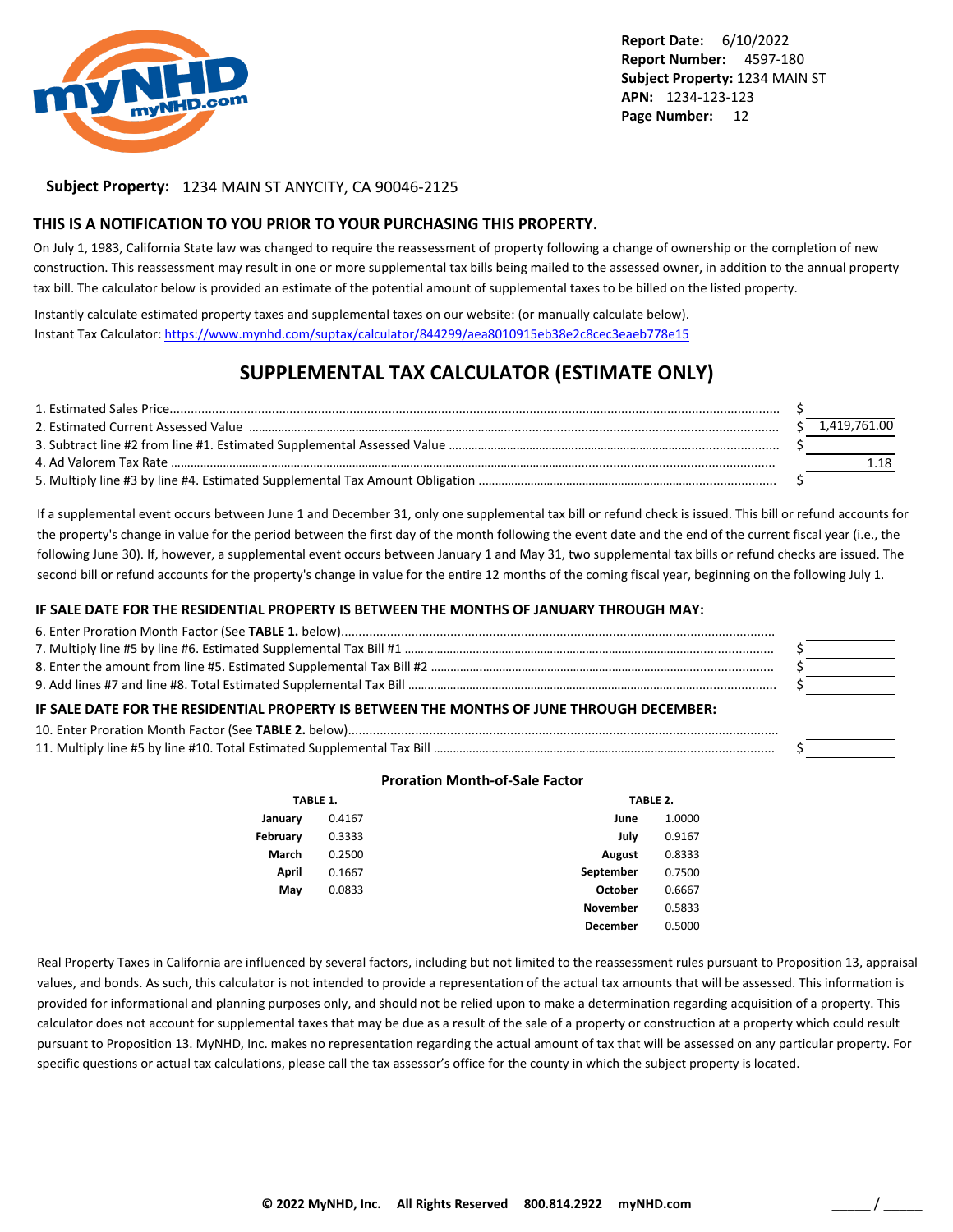<span id="page-14-0"></span>

### **NOTICE OF SUPPLEMENTAL PROPERTY TAX BILL**

In accordance with Section 1102.6c of the Civil Code, it is the sole responsibility of the seller of any real property, or his or her agent, to deliver to the prospective purchaser a disclosure notice of the following:

**California property tax law requires the Assessor to revalue real property at the time the ownership of the property changes. Because of this law, you may receive one or two supplemental tax bills, depending on when your loan closes.**

**The supplemental tax bills are not mailed to your lender. If you have arranged for your property tax payments to be paid through an impound account, the supplemental tax bills will not be paid by your lender. It is your responsibility to pay these supplemental bills directly to the Tax Collector. If you have any question concerning this matter, please call your local Tax Collector's Office.**

As stated above, California law requires that the Assessor re-appraise property upon a change of ownership or the completion of new construction (the "Triggering Event"). This re appraisal results in a supplemental tax assessment which is based on the difference between the new value and the old value of the property, multiplied by the property's Ad Valorem tax rate. The resulting Supplemental Tax amount is then pro-rated, based upon the number of months remaining in the fiscal year in which the Triggering Event occurred.

The number of tax bills which will be issued also depends on the date the event Triggering Event occurred. If the change of ownership or new construction is completed between January 1st and May 31st, the result will be two supplemental assessments levied on two supplemental tax bills. If the event occurs between June 1st and December 31st, then only one supplemental bill will be issued.

### **MANDATORY PRIVATE TRANSFER FEE DISCLOSURE PURSUANT TO CIVIL CODE SECTION 1102.6E**

A "Private Transfer Fee" is a fee imposed by a private entity such as a property developer, home builder, or homeowner association, when a property within a certain type of subdivision is sold or transferred. A Private Transfer Fee may also be imposed by an individual property owner. Private Transfer Fees are different from and are charged in addition to any Documentary Transfer Taxes levied by a City or County Government upon sale or transfer of a property.

Civil Code Section 1098 defines a "Transfer Fee" as "any fee payment requirement imposed within a covenant, restriction, or condition contained in any deed, contract, security instrument, or other document affecting the transfer or sale of, or any interest in, real property that requires a fee be paid upon transfer of the real property." Certain existing fees such as governmental fees, court ordered fees, mechanic lien fees, common interest development fees, etc. are specially excluded from the definition of "Transfer Fee".

**To determine if the property is subject to a Transfer Fee, OBTAIN COPIES OF ALL THE EXCEPTIONS LISTED ON THE PRELIMINARY (TITLE) REPORT FROM THE TITLE COMPANY AND READ THEM TO DETERMINE IF ANY TRANSFER FEES ARE APPLICABLE. Please be aware that private transfer fees may be difficult to identify by simply reading the title report.**

**Effective January 1, 2008, Civil Code Section 1102.6e requires the Seller to notify the Buyer of whether a private transfer fee applies and if present, to disclose certain specific information about the fee.**

**Content of Disclosure:** Civil Code Section 1102.6e requires the Seller to disclose specific information about any Transfer Fee that may affect the property. Please refer to the Section 1102.6e or the California Association of Realtors Notice of Private Transfer Fee Form, for a standard format to use in making the Transfer Fee Disclosure if such a disclosure is required.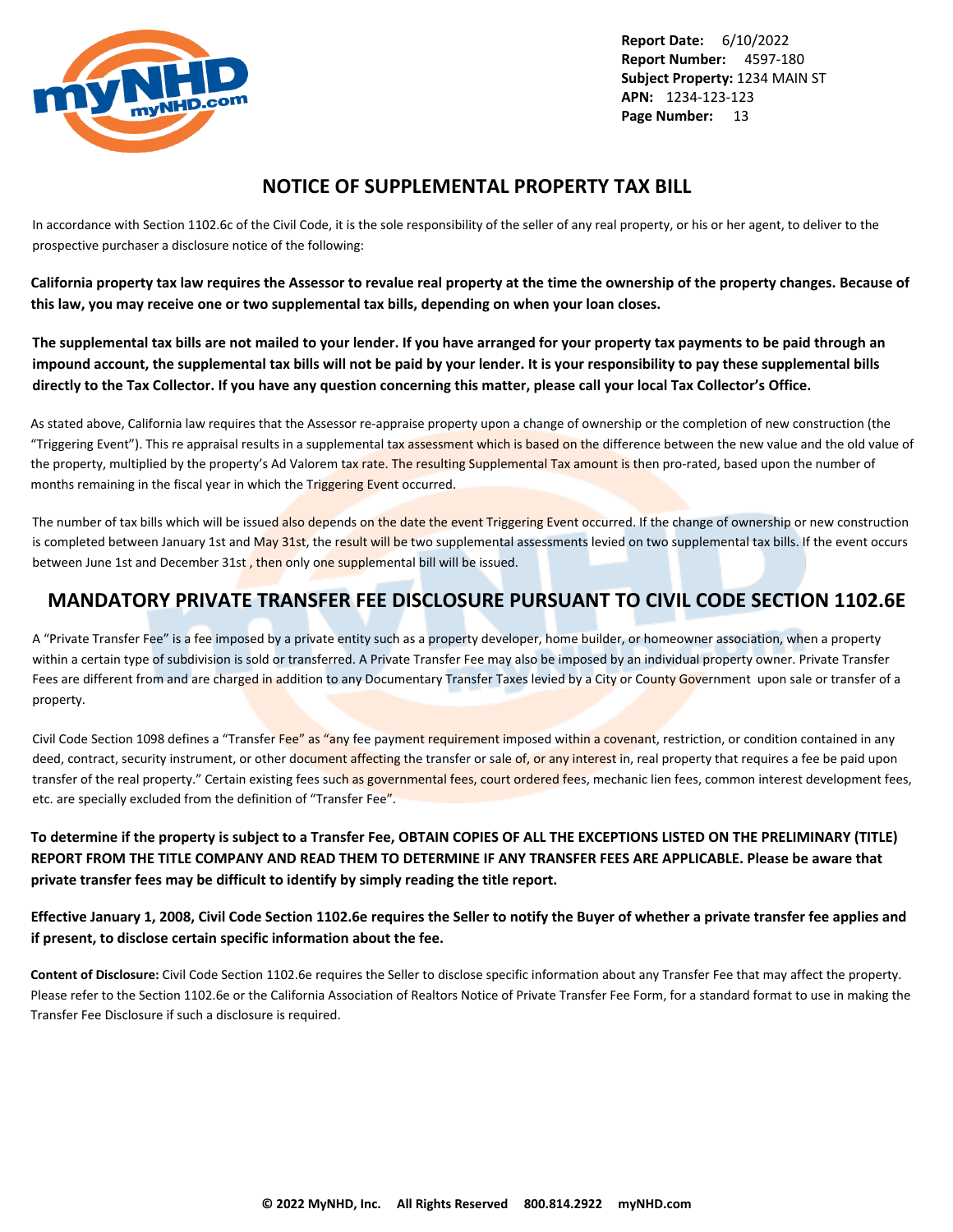

**How to Determine the Existence of a Transfer Fee:** If a Transfer Fee does exist affecting the property, the document creating the fee may be on file with the County Recorder as a notice recorded against the property and should be disclosed in the preliminary (title) report on the property. However, the preliminary (title) report will merely disclose the existence of the documents affecting title, not the content of the documents. The title of a document may also not be sufficient to disclose that a transfer fee is included in its terms. Accordingly Seller should (a) request the title company which issued the preliminary (title) report to provide copies of the documents shown as "exceptions," and (b) review each document to determine if it contains a transfer fee.

#### **Documentary Transfer Taxes**

This is a government tax imposed by a City or County when a property within the jurisdiction is sold or transferred. It is NOT the same as a Private Transfer Fee, which may be imposed by a private entity such as a property developer, home builder, or homeowner association. However, it is a similar fee due upon closing, calculated based on a percentage of the purchase price.

**Transfer Tax Defined.** Pursuant to Revenue and Taxation Code Sections 11911-11929, Counties and Cities are authorized to impose a tax on the transfer of property located within their jurisdiction. The tax is commonly known by various names, including the Documentary Transfer Tax,Real Property Transfer Tax, or Real Estate Transfer Tax (hereinafter, the "Transfer Tax").

How Much? Transfer Tax is due at closing and payable through escrow. This tax does not expire. All future sales of this property will be charged this tax at close of escrow. The amount of the Transfer Tax is based on the value or sale prices of the property that is transferred. The County rate is one dollar and ten cents (\$1.10) for each one thousand dollars (\$1.000) of value. The rate for noncharter ("general law") cities is one-half of the County rate and is credited against the County tax due. Charter cities may impose a transfer tax at a rate higher than the County rate.

For any City or County in California, the Transfer Tax rate ("Tax Rate Table") is available at no charge from many sources, most conveniently on the website of the California Local Government Finance Almanac (sponsored by the California League of Cities): [http://www.californiacityfinance.com/](http://www.californiacityfinance.com/PropTransfTaxRates.pdf) [PropTransfTaxRates.pdf](http://www.californiacityfinance.com/PropTransfTaxRates.pdf).

To estimate the Transfer Tax for the property, multiply the Property's estimated sales price (in thousands of dollars) by the amount shown in the Tax Rate Table for the City and County in which the property is located.

Who Pays? The law states that, "the Transfer Tax must be paid by the person who makes signs or issues any document subject to the tax, or for whose use or benefit the document is made, signed or issued." In practice, this means that the payment of the Transfer Tax is customarily made by the Seller or the Buyer, or shared by both, depending on the jurisdiction in which the transferred property is located.

**Are there any exemptions?** The Revenue and Taxation Code, which provides the statutory authority for counties to impose the Transfer Tax, specifically exempts from the transfer tax the following transactions:

1. Instruments in writing given to secure a debt.

2. Transfers whereby the federal or any state government, or agency, instrumentality or political subdivision thereof, acquires title to realty.

3. Transfers made to effect a plan of reorganization or adjustment (i) confirmed under the Federal Bankruptcy Act, (ii) approved in

certain equity receivership proceedings or (iii) whereby a mere change in identity, form or place of organization is effected.

4. Certain transfers made to effect an order of the Securities and Exchange Commission relating to the Public Utility Holding Company Act of 1935.

5. Transfers of an interest in a partnership (or, beginning January 1, 2000, an entity treated as a partnership for federal income tax purposes) that holds realty, if (i) the partnership is treated as continuing under IRC § 708 and (ii) the continuing partnership continues to hold the realty.

6. Certain transfers in lieu of foreclosure.

7. Transfers, divisions or allocations of community, quasi-community or quasi-marital property between spouses pursuant to, or in contemplation of, a judgment under the Family Code.

8. Transfers by the State of California, or any political subdivision, agency or instrumentality thereof, pursuant to an agreement whereby the purchaser agrees to immediately reconvey the realty to the exempt agency.

9. Transfers by the State of California, or any political subdivision, agency or instrumentality thereof, to certain nonprofit corporations.

10. Transfers pursuant to certain inter vivos gifts or inheritances.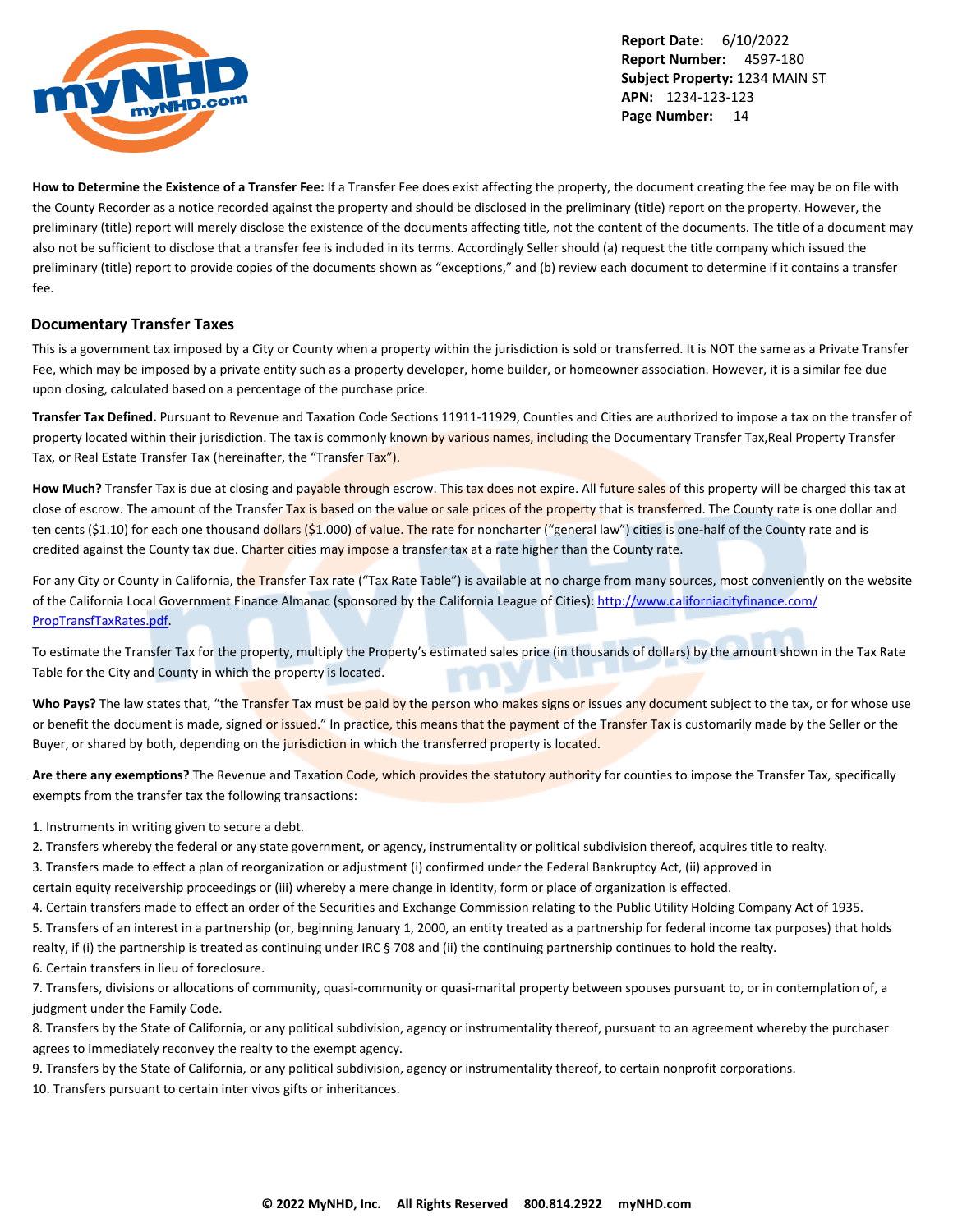<span id="page-16-0"></span>

### **NOTICE OF DATABASE DISCLOSURE**

Pursuant to Section 290.46 of the Penal Code, information about specified registered sex offenders is made available to the public via an Internet Website by the Department of Justice at <www.meganslaw.ca.gov>. Depending on an offender's criminal history, this information will include either the address at which the offender resides or the community of residence and Zip Code in which he or she resides. California Law (AB 488), signed by the Governor on September 24, 2004, provides the public with Internet access to detailed information on registered sex offenders. The Sex Offender Tracking Program of the California Department of Justice maintains the database of the locations or persons required to register pursuant to paragraph (1) of subdivision (a) of Section 290.46 of the Penal Code. The online database is updated with data provided by local sheriff and police agencies on an ongoing basis. It presents offender information in 13 languages; may be searched by sex offender's specific name, zip code, or City/County provides access to detailed personal profile information on each registrant; and includes a map of the neighborhood surrounding any particular property.

#### **California Department of Justice Information Sources:**

Megan's Law Sex Offender Locator Web Site: <http://www.meganslaw.ca.gov>. California Department of Justice Megan's Law Email Address: [meganslaw@doj.ca.gov](mailto:meganslaw@doj.ca.gov).

#### **Local Information Locations for the Subject Property:**

All sheriffs' departments and every police department in jurisdiction with a population of 200,000 or more are required to make a CD-ROM available free to the public for viewing. Although not required, many other law enforcement departments in smaller jurisdictions make the CD-ROM available as well. Please contact the local law enforcement department to investigate availability.

### **NOTICE OF MINIMUM ENERGY CONSERVATION STANDARDS FOR RESIDENTIAL CENTRAL AIR CONDITIONERS AND HEAT PUMPS**

Manufacturers have been required to comply with the Department of Energy's ("DOE") energy conservation standards for residential central air conditioners and heat pumps since 1992. From time to time the DOE amends the minimum seasonal energy efficiency ratio ("SEER") for such equipment for the purpose of saving energy. Equipment manufactured after January 1, 1992, and before January 23, 2006, must meet a minimum SEER rating of 10. Equipment manufactured between January 23, 2006 and January 1, 2015, must meet a minimum SEER rating of 13. After January 1, 2015, equipment installed in California must meet a minimum SEER rating of 14. The law does not require a seller to replace non-compliant existing equipment upon transfer. For more information about the new standards please visit [https://www1.eere.energy.gov/buildings/appliance\\_standards/product.aspx/](https://www1.eere.energy.gov/buildings/appliance_standards/product.aspx/productid/75) [productid/75.](https://www1.eere.energy.gov/buildings/appliance_standards/product.aspx/productid/75)

### **CONTAMINATED WATER ADVISORY**

According to the Public Policy Institute of California almost 400 small rural water systems and schools are unable to provide safe drinking water. In some areas, nitrate produced by nitrogen fertilizers and manure—is polluting local groundwater basins. Chemicals such as arsenic, chromium-6 and lead are also a challenge.

The San Joaquin Valley is particularly hard hit by nitrate: 63 percent of the state's public water systems that report violations of health standards for the contaminant in 2015 were in the Valley. Nitrate is the most critical and immediate contaminant in the San Joaquin Valley according to Thomas Harter University of California, Davis.

About 1 million Californians can't safely drink their tap water. Approximately 300 water systems in California currently have contamination issues ranging from nitrates, arsenic lead and uranium at levels that create severe health issues.

**In particular the city of Fresno has Lead contamination in the northeast portion of the city.**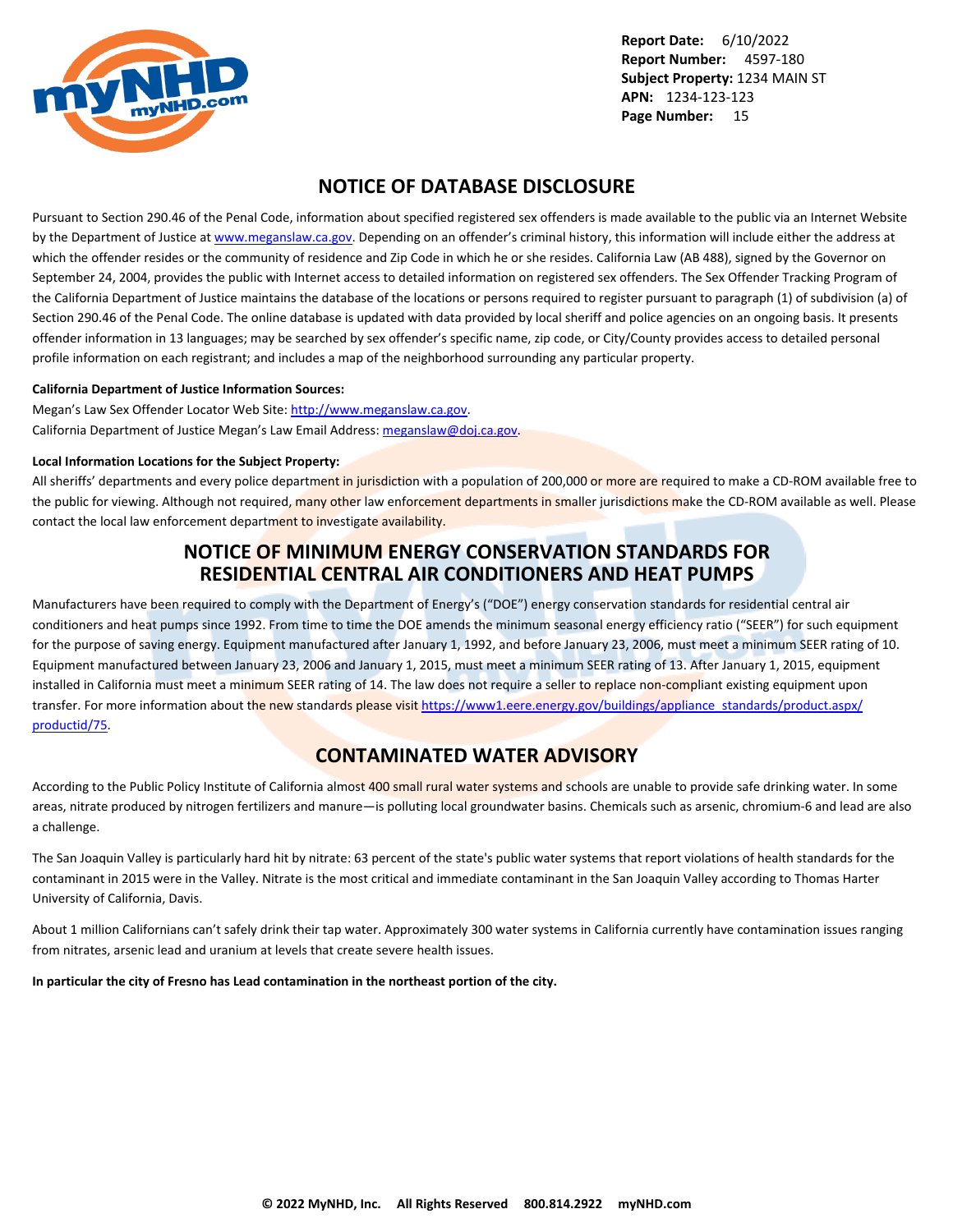<span id="page-17-0"></span>

### **NOTICE OF CALIFORNIA'S 2013 ENERGY EFFICIENCY STANDARDS**

Public Resources Code Sections 25402 and 25402.1 were enacted in 1975 as part of the enabling legislation establishing the California Energy Commission and its basic mandates. These sections require the Energy Commission to adopt, implement, and periodically update energy efficiency standards for both residential and nonresidential buildings.

 The Standards must be cost effective based on the life cycle of the building, must include performance and prescriptive compliance approaches, and must be periodically updated to account for technological improvements in efficiency technology. Accordingly, the California Energy Commission has adopted and periodically updated the Standards (codified in Title 24, Part 6 of the California Code of Regulations) to ensure that building construction, system design and installation achieve energy efficiency and preserve outdoor and indoor environmental quality. The Standards establish a minimum level of building energy efficiency. A building can be designed to a higher efficiency level, resulting in additional energy savings.

 The 2013 Building Energy Efficiency Standards, which are effective July 1, 2014, focus on several key areas to improve the energy efficiency of newly constructed buildings and additions and alterations to existing buildings, and include requirements that will enable both demand reductions during critical peak periods and future solar electric and thermal system installations. The most significant efficiency improvements to the residential Standards are proposed for windows, envelope insulation and HVAC system testing. The most significant efficiency improvements to the nonresidential Standards are proposed for lighting controls, windows, unitary HVAC equipment and building commissioning. New efficiency requirements for process loads such as commercial refrigeration, data centers, kitchen exhaust systems and compressed air systems are included in the nonresidential Standards. The 2013 Standards include expanded criteria for acceptance testing of mechanical and lighting systems, as well as new requirements for code compliance data to be collected in a California Energy Commission-managed repository. Compliance with the standard is assured by hiring a contractor who is properly licensed, and doing the installation with a building permit so that the City Building Inspector can check the work when completed. For more information, visit [http://](http://www.energy.ca.gov/title24/2013standards/) [www.energy.ca.gov/title24/2013standards/](http://www.energy.ca.gov/title24/2013standards/).

### **NOTICE OF HOME ENERGY EFFICIENCY IMPROVEMENTS TAX CREDIT ADVISORY**

According to the DOE, the higher replacement cost of SEER compliant air conditioning system will be offset by a savings of up to 23 percent in monthly energy costs. The California Energy Commission notes that leaking ductwork accounts for up to 25 percent of the heating costs of a typical home. Therefore, compliance with the new Federal and State standards offers substantial benefits to the property owner, as well as significant environmental benefits through decreased energy consumption, compared with older systems. In addition, consumers who purchase and install specific products, such as energy efficient windows, insulation, doors, roofs, and heating and cooling equipment in the home can receive a tax credit of up to \$500 beginning January 2006. For more information visit [http://www.energy.gov/taxbreaks.htm.](http://www.energy.gov/taxbreaks.htm)

### **NOTICE OF WILLIAMSON ACT**

The [Williamson Act](http://www.conservation.ca.gov/dlrp/lca) (California Land Conservation Act of 1965: Government Code Section 51200 et. seq.) is a state agricultural land protection program in which local governments elect to participate. The intent of the program is to preserve agricultural lands by discouraging their premature and unnecessary conversion to urban uses. No later than 20 days after a city or county enters into a contract with a landowner pursuant to this chapter, the clerk of the board or council, as the case may be, shall record with the county recorder a copy of the contract which would impart notice and therefore appear in the title report.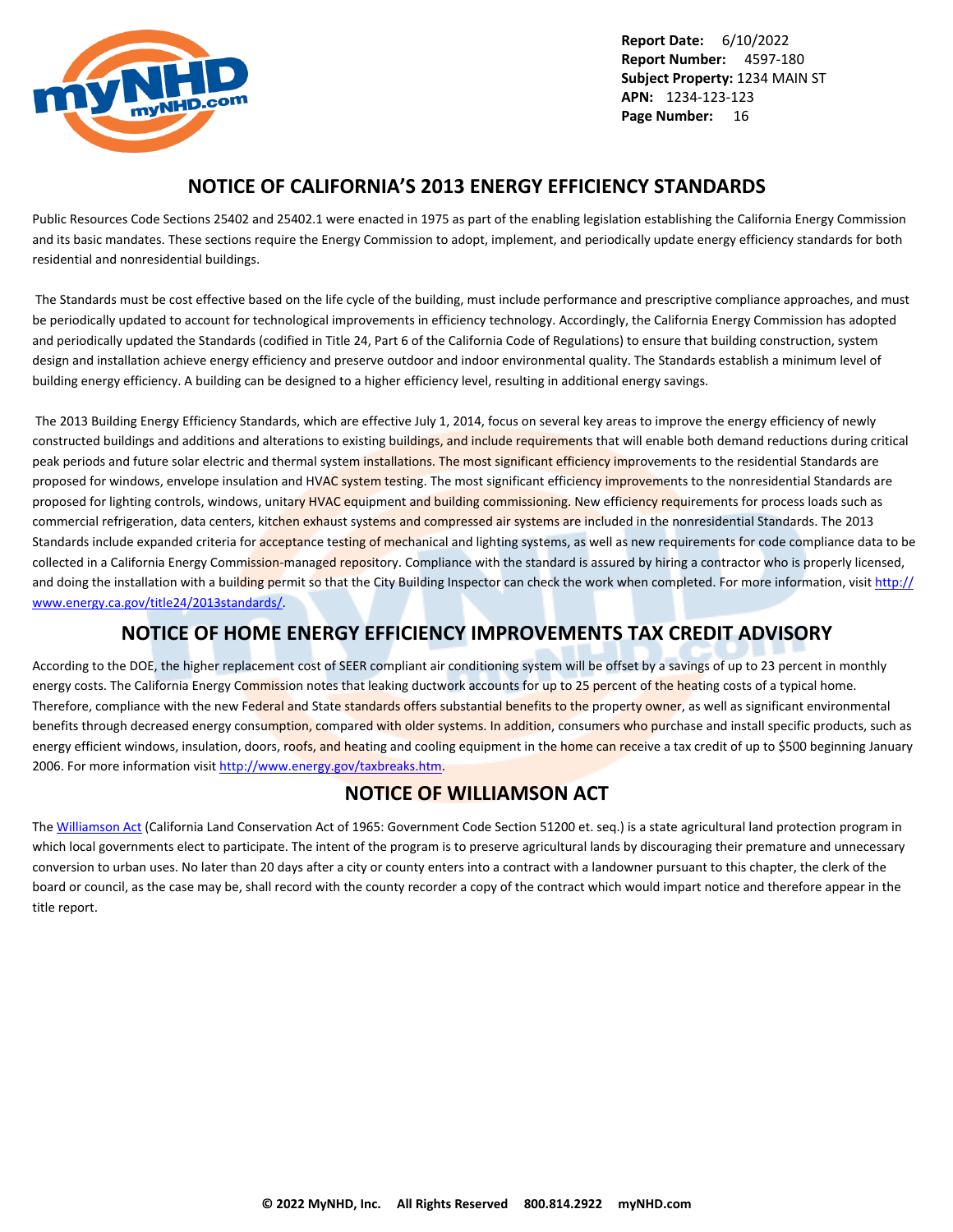<span id="page-18-0"></span>

### **MOLD ADDENDUM**

All prospective home and condominium purchasers are advised to thoroughly inspect the Property for mold. Mold may appear as discolored patches or cottony or speckled growth on walls, furniture, or floors, and it often has an earthy or musty odor. Mold may also grow beneath water-damaged surfaces and floors, behind walls and above ceilings. Therefore, if a property has an earthy smell or musty odor, mold contamination may exist even if no actual mold growth is visible.

Mold only needs a food source (any organic material such as wood, paper, dirt or leaves) and moisture to grow. There are many potential food sources for mold in homes. Therefore, preventing excess moisture is the key to preventing mold growth. Excess moisture can come from many sources, including flooding, plumbing or roof leaks, lawn sprinklers hitting the house, air conditioner condensation, humidifiers, overflow from sinks and sewers, steam, and wet clothes drying indoors. Be sure to inspect the Property for sources of excess moisture, current water leaks and evidence of past water damage. Once mold is found and the contaminated area properly cleaned up, mold growth is likely to recur unless the source of moisture is also eliminated.

If it is suspected that the Property has a mold problem, be sure to have a qualified inspector conduct a more thorough inspection. All areas contaminated with mold should be properly and thoroughly remediated.

Additional information can be found in the Homeowner's Guide to Earthquake Safety and Environmental Hazards and in the following publication:

#### **Mold In My Home: What Do I Do?**

Available online at [http://www.cdph.ca.gov/programs/IAQ/Documents/MIMH\\_2012-07-05.pdf](http://www.cdph.ca.gov/programs/IAQ/Documents/MIMH_2012-07-05.pdf). For more information visit: <www.cal-iaq.org>

### **NOTICE OF METHAMPHETAMINE CONTAMINATION**

The Methamphetamine Contaminated Property Act of 2005 requires the clean up of the property so it can be safe for occupancy if the property is found to be contaminated. In addition the bill provides for the imposition of a civil penalty (fines up to \$5,000) upon a property owner who does not provide a notice or disclosure in writing and acknowleged by the buyer as required by the act, or upon a person who violates an order issued by the local health officer prohibiting the use or occupancy of a property contaminated by a methamphetamine laboratory activity.

This law also requires the Department of Environmental Health (DEH) to respond to complaints of potentially contaminated property which includes evaluating the property, testing for contamination, notifying and posting of warning notices, issuing orders prohibiting occupancy if the site is not safe, as well as overseeing the ultimate return of the property to a safe environment. Property owners are responsible for all the costs that may be associated with these actions.

### **NOTICE OF ABANDONED WELLS**

According to the California Department of Water Resources an abandoned or "permanently inactive well" is a well that has not been used for a period of one year. Abandoned wells that are not properly sealed are a potential hazard to people and animals and may be a potential site of illegal waste disposal. Abandoned wells may allow contamination of groundwater. Abandoned wells should be destroyed in accordance with methods developed by the Department of Water Resources pursuant to Section 13800 of the Water Code.

### **NOTICE OF OIL AND GAS WELLS**

California is a leading oil producer with most production in Los Angeles, Kern, Fresno, and Ventura Counties. There are thousands of idle and "orphan" wells. An idle well is a well that has not produced oil and/or gas or has not been used for fluid injection for six months during the last five years. The Division of Oil, Gas, and Geothermal Resources tracks and maintains an idle-well inventory. According to the Division an abandoned or "orphan" well is a well that has been deserted and has no viable operator or owner. The Division plugged 1,062 orphan wells from 1977 to 2004 at a cost of 14.8 million dollars. Oil and gas wells pose a threat to humans for fall hazard, fire hazard, groundwater contamination, methane gas seeps, and other hazards.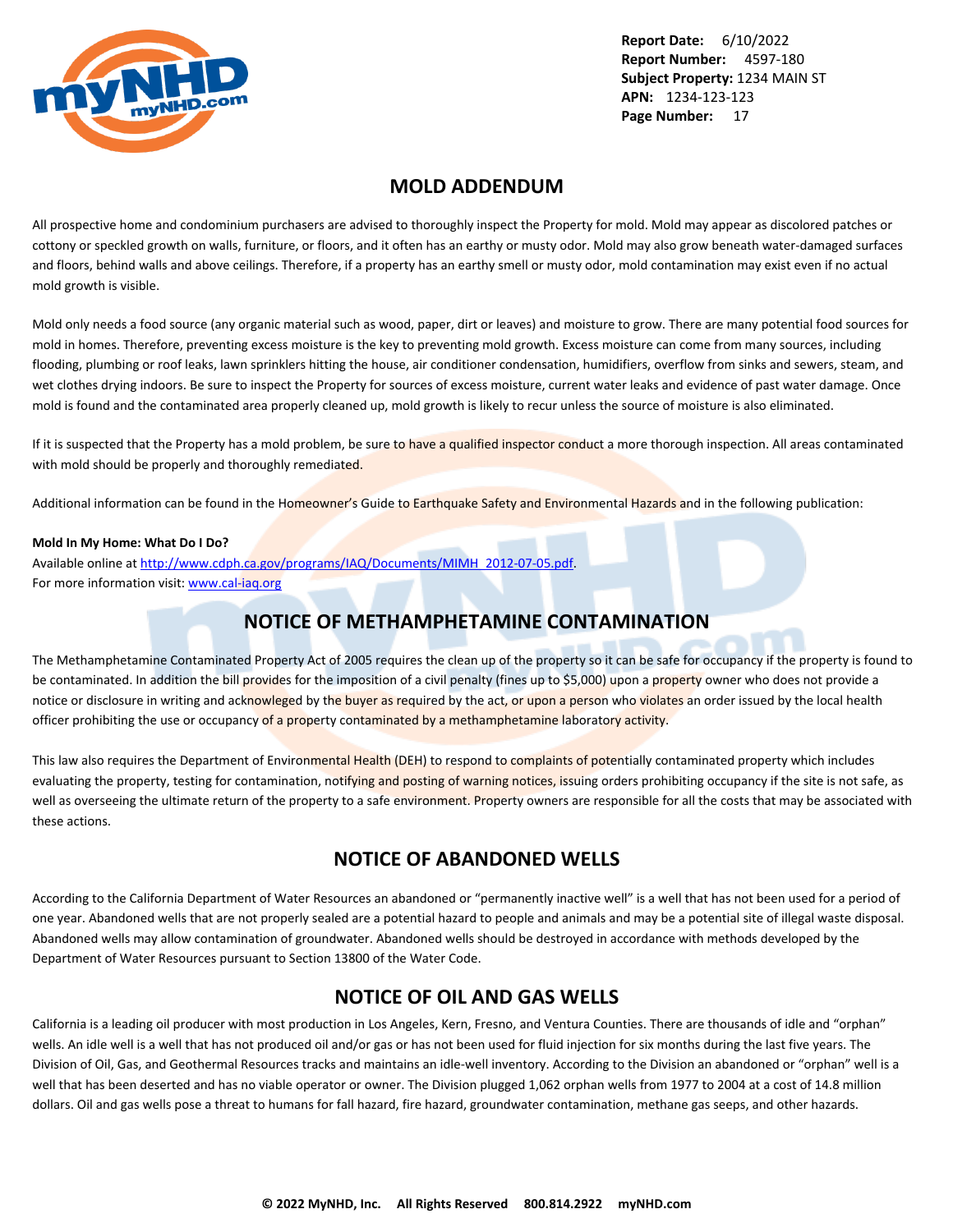<span id="page-19-0"></span>

### **NOTICE OF NATURALLY OCCURRING ASBESTOS**

Asbestos refers to naturally-occurring fibrous minerals found throughout the State of California. Serpentine, an ultra-mafic rock, contains asbestos and is commonly found in the Sierra foothills, the Coast Ranges, and the Klamath Mountains. On residential properties, naturally-occurring asbestos sources are typically dust from unpaved roads or driveways. Paving the unpaved driveways or roads can help to reduce exposure to asbestos. Asbestos is a known carcinogen and exposure may increase the risk of lung cancer. It is recommended that prospective buyers in an area designated as a Naturally Occurring Asbestos Zone consult an appropriate expert(s) who can test and identify naturally occurring asbestos rocks, on or near the property, which are exposed and may present a health risk. For more information please visit the Air Resources Board of the California Environmental Protection Agency website: [http://](http://www.arb.ca.gov/homepage.htm) [www.arb.ca.gov/homepage.htm](http://www.arb.ca.gov/homepage.htm).

### **RADON GAS ADVISORY**

THE COUNTY IN WHICH THE SUBJECT PROPERTY IS LOCATED IS DESIGNATED ZONE  $\overline{2}$  FOR RADON GAS POTENTIAL

Radon is a gas that is produced from the radioactive decay of uranium and thorium found in certain rock and soil types. Radon, an odorless and colorless gas, can move from the soil into buildings. Exposure to concentrated levels of radon can increase a person's risk of developing lung cancer.

The Highest Radon Potential, Zone 1, is set at 4.0pCi/l and above by the U.S. Environmental Protection Agency ("EPA"). Moderate Radon Potential, Zone 2, is set at between2.0pCi and 4.0pCi/l. Low Radon Potential, Zone 3, is set at less than 2.0pCi/l. The EPA recommends indoor radon testing for all homes and recommends radon reduction measures for homes with radon levels of 4.0pCi/l and above. Radon testing kits can be purchased by homeowners or homeowners can hire contractors to provide the testing. For more information please visit <http://www.MyNHD.com/booklets/RadonInformation.pdf>.

### **NOTICE OF ABANDONED MINES ADVISORY**

According to the Abandoned Mine Lands Unit of the State of California Department of Conservation, there are more than 165,000 mines features on more than 47,000 abandoned mine sites in the State of California. Approximately 84 percent of those sites contain physical safety hazards. The public is warned against entering any open shafts or mine openings. For more information please visit the Abandoned Mine Lands Unit website: [http://](http://www.conservation.ca.gov/omr/abandoned_mine_lands/Pages/Index.aspx) [www.conservation.ca.gov/omr/abandoned\\_mine\\_lands/Pages/Index.aspx](http://www.conservation.ca.gov/omr/abandoned_mine_lands/Pages/Index.aspx).

### **WOOD-BURNING HEATER ADVISORY**

The Clean Air Act is the law that defines EPA's responsibilities for protecting and improving the nation's air quality and the stratospheric ozone layer. Using a nationwide network of monitoring sites, EPA has developed ambient air quality trends for particle pollution, also called Particulate Matter (PM). Under the [Clean Air](http://www.epa.gov/airtrends/pm.html) Act, EPA sets and reviews national air quality standards for PM. Air quality monitors measure concentrations of PM throughout the country. EPA, state, tribal and local agencies use that data to ensure that PM in the air is at levels that protect public health and the environment.

"Particulate matter," also known as particle pollution or PM, is a complex mixture of extremely small particles and liquid droplets. Particle pollution is made up of a number of components, including acids (such as nitrates and sulfates), organic chemicals, metals, and soil or dust particles. The size of particles is directly linked to their potential for causing [health](http://www.epa.gov/pm/) problems. EPA is concerned about particles that are 10 micrometers in diameter or smaller because those are the particles that generally pass through the throat and nose and enter the lungs. Once inhaled, these particles can affect the heart and lungs and cause serious health effects. "Fine particles," such as those found in smoke and haze, are 2.5 micrometers in diameter and smaller. Approximately 10 million wood stoves are currently in use in the United States, and 70 to 80 percent of them are older, inefficient, conventional stoves that pollute.

[The Great American Woodstove Changeout](https://archive.epa.gov/bns/web/pdf/woodstovebrochure1_08.pdf) is a voluntary program designed to reduce particle pollution from woodstoves by encouraging people to replace older, more polluting stoves with EPA-certified stoves and fireplace inserts. It also provides information on building more efficient, less polluting fires. Certain jurisdictions have established legal requirements to reduce wood smoke. For example, some communities have restrictions on installing woodburning appliances in new construction. For more information on possible regulations in your area go to<https://www.epa.gov/residential-wood-heaters>.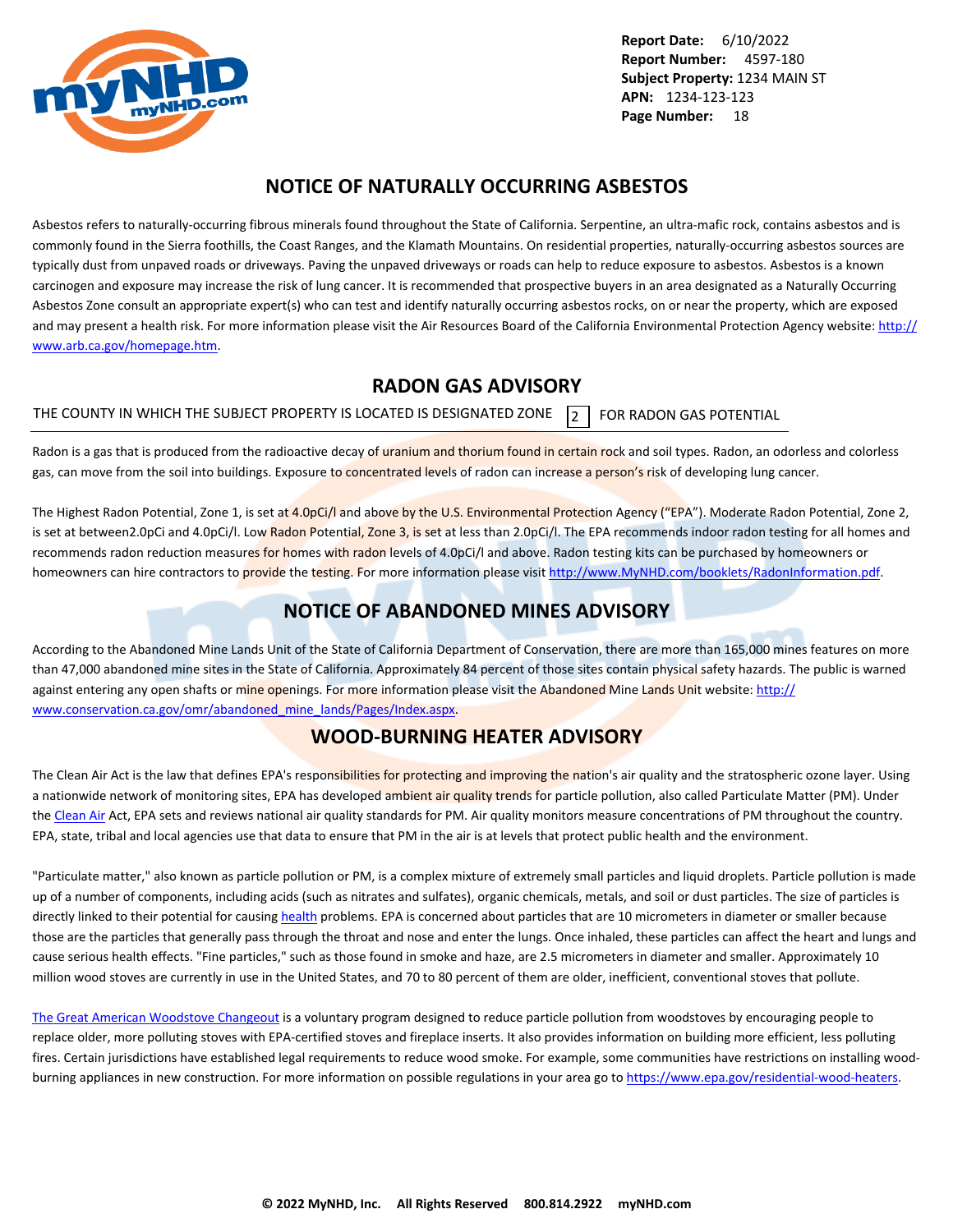<span id="page-20-0"></span>

### **TERMS AND CONDITIONS**

1. This Natural Hazard Disclosure Report ("Report") was prepared solely for one transaction and one escrow, as described on page 1 (collectively, the "Transaction"). This Report was prepared by ("MyNHD"). This Report may be used solely between this seller and this buyer for that single Transaction related to the property address and assessor's parcel number ("Property") provided to MyNHD.

2. Only the seller, buyer, listing agent/broker and selling agent/broker, if any, involved in the Transaction (collectively, the "Recipients") may use and rely on this Report and only after they have paid in full for the Report. Neither lenders nor subsequent buyers of the Property may use or rely on this Report. There are no third party beneficiaries to this Report even if they have a foreseeable relationship with any of the Recipients, or with the Property. This Report is time-sensitive; its information is accurate only as of the date referenced on Page 1 (the "Effective Date"). Taxes, governmental legislation and other matters affecting the Property after the Effective Date are not disclosed, and MyNHD expressly disclaims any duty to supplement this Report to disclose any taxes, legislation, changes or charges becoming effective after the Effective Date. If the Transaction does not close within a reasonable time after the Effective Date, MyNHD strongly recommends that a new report be ordered.

3. This Report may not be used in conjunction with any Natural Hazard Disclosure Statement ("NHDS") other than the NHDS issued as part of this Report. This Report may have an effect on the value of the Property; nevertheless, this Report may not be used in connection with any appraisal or valuation of the Property, or for any other valuation purposes. This Report is protected by copyright, trademark and other intellectual property laws and may not be copied or reproduced in any manner. Violators will be prosecuted as permitted by law.

4. MyNHD has not visually inspected the Property. Instead, this Report refers specifically to certain records, statutes and other information provided by various governmental agencies and third parties. In particular, the information contained in the tax disclosures are obtained from independent third parties. MyNHD has no way to verify the accuracy or completeness of this information, but has assumed the information is accurate and complete. If such information is not accurate or complete, MyNHD cannot and shall not be liable or responsible for such omissions or inaccuracies. MyNHD further shall not be liable or responsible for omissions or inaccuracies in the Report that the Recipients, or any of them, knew or should have known as of the Effective Date. This Report does not disclose whether the Property is contaminated with hazardous substances.

5. There may be other disclosures required by California law; MyNHD makes no representations or warranties as to the adequacy or accuracy of any other representations, warranties or disclosures required under other such laws. MyNHD shall not be liable or responsible for failing to disclose any matters not known to MyNHD, not shown on the maps used by MyNHD, not recorded in the public record as of the Effective Date, or not included within the categories of items included in the Report. MyNHD's total liability and responsibility to any Recipient for any liabilities, causes of action, claim or claims, including but not limited to any claim for breach of contract or negligence, shall be limited to actual proven damages measured by the difference in fair market value of the Property on the Effective Date, if any, caused by MyNHD's error. Any action initiated relative to the Report shall be governed by the laws of the State of California without regard to conflicts of law principles. In the event of any error, omission or inaccuracy in the MyNHD Report for which MyNHD is liable, MyNHD reserves the right to assume defense of the action and/or, compromise or settle the matter with the Recipients, or any of them. The Recipients, and each of them, expressly waive the benefits of Civil Code Section 2778.

6. Recipients are encouraged to contact a local insurance agent regarding earthquake insurance, fire insurance and flood insurance. Recipients also may contact the National Flood Insurance Program regarding flood insurance. If there is a dispute involving a FEMA flood determination, MyNHD shall obtain a "Flood Certificate" from a flood insurance company admitted and licensed to do business in California. The determination shown on the Flood Certificate shall be final and binding as to whether the Property is or is not in Zone "A" or "V" as shown on Flood Insurance Rate Map panels. The issuance of a "Flood Certificate" showing that a property is not in Zone "A" or "V" does not guarantee that the entire parcel of property is outside of the area designated by FEMA as at risk of a flood. MyNHD is not and shall not be responsible or liable for any costs, losses, or compensatory or consequential damages arising from earthquakes, fires or floods.

7. If the Transaction involves multiple adjacent parcels, the parcel shown on Page 1 of this Report is regarded as the "Primary Parcel," and the disclosures contained in the Report operate as if only a single parcel is involved. In other words, even if a matter affects only one parcel, it will be disclosed as affecting all of the parcels. For parcel-by-parcel disclosures, individual reports must be ordered separately for each parcel. With regard to Mello-Roos Community Facilities Districts, Special Assessment Districts (1915 Bond Act) (collectively, "Mello-Roos/SAD") tax disclosures and the property tax breakdown (if included), the tax information is provided only for the Primary Parcel.